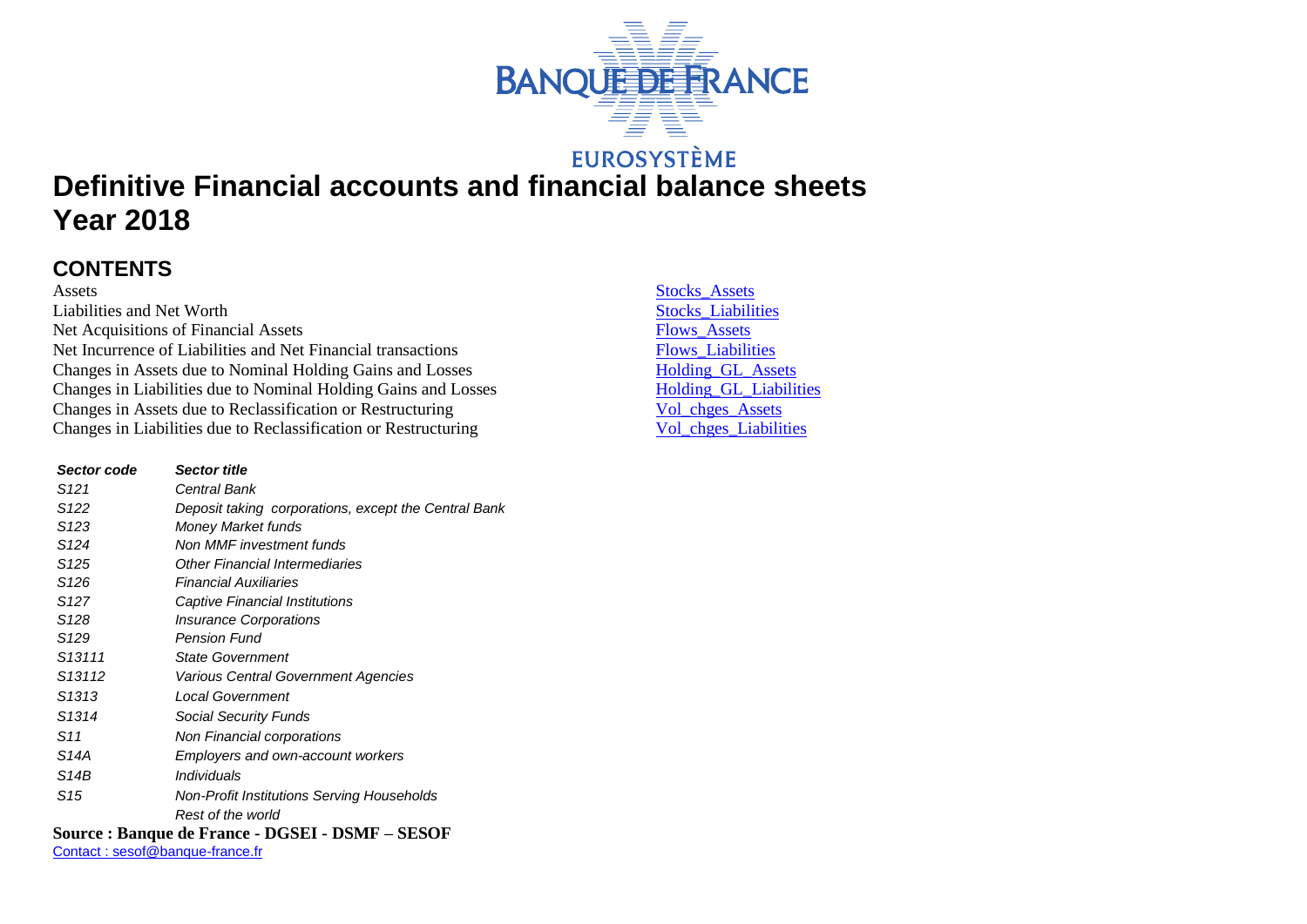#### **Definitive Financial Balance Sheet**

Stocks - Assets

<span id="page-1-0"></span>Year 2018

| Year 2018           | <b>Definitive Financial Balance Sheet</b><br>Stocks - Assets                         |                         |                                                                             |                              |                             |                                  |                          |                                          |                           |                |                     |                                           |                     |                          |                               |                                                |             |                                                           |                   |                                |                   |
|---------------------|--------------------------------------------------------------------------------------|-------------------------|-----------------------------------------------------------------------------|------------------------------|-----------------------------|----------------------------------|--------------------------|------------------------------------------|---------------------------|----------------|---------------------|-------------------------------------------|---------------------|--------------------------|-------------------------------|------------------------------------------------|-------------|-----------------------------------------------------------|-------------------|--------------------------------|-------------------|
|                     | <b>Sectors</b>                                                                       | S <sub>121</sub>        | S122                                                                        | S123                         | S124                        | S125                             | S126                     | S127                                     | S128                      | S129           | S13111              | S13112                                    | S1313               | S1314                    | S <sub>11</sub>               | <b>S14A</b>                                    | <b>S14B</b> | <b>S15</b>                                                |                   | (EUR millions)<br><b>TOTAL</b> |                   |
| <b>Transactions</b> |                                                                                      | Central Bank            | <b>Deposit taking</b><br>corporations,<br>except the<br><b>Central Bank</b> | <b>Money Market</b><br>funds | Non MMF<br>investment funds | Other Financial<br>htermediaries | Financial<br>Auxiliaries | Captive Financial<br><b>Institutions</b> | Insurance<br>Corporations | Pension Fund   | State<br>Government | Various Central<br>Government<br>Agencies | Local<br>Government | Social Security<br>Funds | Non Financial<br>corporations | <b>Employers and</b><br>own-account<br>workers | Individuals | Non-Profit<br><b>Institutions</b><br>Serving<br>Household | Rest of the world |                                |                   |
| F <sub>1</sub>      | <b>Monetary gold and SDRs</b>                                                        | 99 004                  |                                                                             |                              |                             |                                  |                          |                                          |                           |                |                     |                                           |                     |                          |                               |                                                |             |                                                           | 12 3 17           | 111 321 F1                     |                   |
| F <sub>2</sub>      | <b>Currency and deposits</b>                                                         | 272 300                 | 3 086 391                                                                   | 47883                        | 61 116                      | 129 351                          | 12701                    |                                          | 39 918                    |                | 44 014              | 30 039                                    | 58 816              | 26 5 8 4                 | 695 998                       | 119 169                                        | 1 373 509   | 70899                                                     | 2 160 988         | 8 229 676                      | F <sub>2</sub>    |
| F21                 | Currency                                                                             |                         | 10 189                                                                      |                              |                             |                                  |                          |                                          | 1805                      |                | 46                  | $\mathbf 0$                               |                     |                          | 13 536                        | 6317                                           | 66777       | 1805                                                      | 131 264           | 231 743                        | F21               |
| F22                 | Transferable deposits                                                                | 11862                   | 354 611                                                                     | 8 3 4 9                      | 37 245                      | 18 268                           | 11 000                   |                                          | 18712                     | $\sim$         | 33918               | 28742                                     | 58 392              | 26 169                   | 516869                        | 47 834                                         | 405 750     | 31 800                                                    | 255 667           | 1865 185                       | F22               |
| F28                 | Interest accrued but not yet due on deposits                                         | 30                      | 6469                                                                        | $\mathbf{0}$                 | $\mathbf 0$                 | 49                               |                          |                                          | 48                        |                | $-10$               | 116                                       | $\mathbf{0}$        | 11                       | 1 0 1 5                       | 481                                            | 3 3 6 5     | 96                                                        | 1 6 3 7           | 13 307                         | F28               |
| F29                 | Other deposits                                                                       | 260 405                 | 2715122                                                                     | 39 535                       | 23 871                      | 111 035                          | 1701                     | $\sim$                                   | 19 3 54                   |                | 10 060              | 1 1 8 1                                   | 424                 | 405                      | 164 578                       | 64 537                                         | 897 616     | 37 198                                                    | 1772 420          | 6 119 442                      | F29               |
| F291                | Investments withdrawable on demand                                                   |                         | $\Omega$                                                                    |                              |                             | $\overline{0}$                   |                          |                                          | 3669                      |                |                     | 58                                        | $\Omega$            |                          | 19 274                        | 33 4 76                                        | 576 021     | 29 4 75                                                   | 10 951            | 672 923                        | F291              |
| F292                | Fixed-term investments                                                               | 89 466                  | $\overline{4}$                                                              |                              | $\mathbf{0}$                | 11                               | 1701                     |                                          | 15 602                    |                | 9949                | 560                                       | 417                 | 193                      | 135 689                       | 11750                                          | 42 374      | 7659                                                      | 93 112            | 408 489                        | F292              |
| F293                | Contractual savings                                                                  |                         | $\mathbf{0}$                                                                |                              |                             | $\overline{0}$                   |                          |                                          |                           |                |                     |                                           |                     |                          | $\mathbf 0$                   | 17 484                                         | 276 557     | $\mathbf 0$                                               | 5 0 4 0           | 299 082                        | F293              |
| F295                | Funding between financial intermediaries                                             | 135 937                 | 619 998                                                                     | 5994                         | 10 548                      | 4 2 3 2                          | $\overline{\phantom{a}}$ |                                          |                           |                |                     |                                           |                     |                          |                               |                                                |             |                                                           | 811 843           | 1588552                        | F295              |
| F296                | nancial correspondents accounts                                                      | 30 898                  | 1967636                                                                     | 33 540                       | 10 295                      | 97 305                           | $\mathbf{0}$             |                                          | $\mathbf{0}$              |                |                     |                                           |                     |                          |                               |                                                |             | $\mathbf{r}$                                              | 790 401           | 2 930 076                      | F296              |
| F297                | Deposits at international institutions                                               | 4 1 0 4                 |                                                                             |                              |                             |                                  |                          |                                          |                           |                |                     |                                           |                     |                          |                               |                                                |             |                                                           | $\Omega$          | 4 1 0 4                        | F297              |
| F299                | Deposits and various guarantees                                                      |                         | 127 484                                                                     | $\Omega$                     | 3 0 2 8                     | 9 4 8 7                          |                          |                                          | 83                        |                | 111                 | 562                                       | $\overline{7}$      | 211                      | 9615                          | 1827                                           | 2663        | 64                                                        | 61 073            | 216 216                        | F299              |
| F3                  | <b>Debt securities</b>                                                               | 705 583                 | 653 919                                                                     | 251 105                      | 383 465                     | 71 463                           | 10520                    | $\mathbf{1}$                             | 1532158                   | $\blacksquare$ | 5 0 3 4             | 4 0 6 6                                   | 199                 | 43924                    | 62 122                        |                                                | 39 587      | 2044                                                      | 2 3 2 2 4 5 3     | 6 087 643                      | F <sub>3</sub>    |
| F3.S                | Short-term negotiable debt securities                                                | 56 511                  | 131 449                                                                     | 169 511                      | 32 5 26                     | 19 16 6                          | 191                      | $\mathbf{0}$                             | 25 333                    |                | 4599                | 193                                       | 10                  | 940                      | 8962                          |                                                | 967         | 23                                                        | 248 701           | 699 082                        | F3.S              |
| F <sub>3</sub> .L   | Long-term negotiable debt securities                                                 | 649 072                 | 522 470                                                                     | 81 594                       | 350 939                     | 52 297                           | 10 3 29                  | $\overline{1}$                           | 1506825                   |                | 435                 | 3873                                      | 189                 | 42984                    | 53 160                        |                                                | 38 6 20     | 2021                                                      | 2073753           | 5 388 561                      | F <sub>3</sub> .L |
| F4                  | Loans                                                                                | 3806                    | 3 534 023                                                                   | 920                          | 6944                        | 156 362                          | 127831                   | 226                                      | 48 359                    | $\blacksquare$ | 78 300              | 5 4 7 4                                   | 12 679              | 7846                     | 1725634                       | $\overline{4}$                                 | 10535       | $\bf{0}$                                                  | 545 518           | 6 264 461                      | F4                |
| F4.S                | Short-term loans                                                                     | 3599                    | 861 473                                                                     | 920                          | 6944                        | 17513                            | 42 038                   | $\sim$                                   | 24 947                    | $\sim$         | 7741                | $\overline{0}$                            | 18                  | 369                      | 788 537                       | $\overline{4}$                                 | 2 1 7 9     | 0                                                         | 430 541           | 2 186 823                      | F4.S              |
| F42                 | Long-term loans excluding interest accrued but<br>not yet due                        | $\mathbf{0}$            | 2 663 272                                                                   | $\mathbf{0}$                 | $\mathbf 0$                 | 138 849                          | 85793                    | 226                                      | 23 412                    | $\sim$         | 68 010              | 5 4 0 7                                   | 12 649              | 7405                     | 936 884                       | $\mathbf{0}$                                   | 8 3 5 6     | $\mathbf 0$                                               | 112 884           | 4 063 146                      | F42               |
| F48                 | Interest accrued but not yet due on loans                                            | 207                     | 9 2 7 7                                                                     | $\Omega$                     | $\mathbf{0}$                | $\mathbf 0$                      |                          |                                          |                           |                | 2548                | 68                                        | 13                  | 72                       | 214                           | $\Omega$                                       | $^{\circ}$  |                                                           | 2 0 9 3           | 14 492                         | F48               |
| F <sub>5</sub>      | <b>Equity and investment fund shares</b>                                             | 17 298                  | 563 285                                                                     | 29 270                       | 710 650                     | 43 363                           | 225 228                  | 44 002                                   | 930 712                   |                | 297 143             | 78 439                                    | 51 472              | 144 231                  | 5 403 526                     |                                                | 1417796     | 11 603                                                    | 1582438           | 11 550 455                     | F <sub>5</sub>    |
| F51                 | Equity                                                                               | 2617                    | 508 234                                                                     | $^{\circ}$                   | 410 955                     | 37418                            | 212 114                  | 43 976                                   | 240 423                   | $\sim$         | 296 204             | 68 096                                    | 51 378              | 29 0 77                  | 5 285 914                     |                                                | 1 157 239   | 647                                                       | 386 568           | 9730861                        | F51               |
|                     | F511 Listed shares                                                                   | 390                     | 133 476                                                                     | $\mathbf{0}$                 | 358 562                     | 36 525                           | 25 4 4 2                 | 17 4 28                                  | 79 592                    |                | 56 903              | 19799                                     |                     | 29 0 77                  | 635 304                       |                                                | 251 656     | 647                                                       | 699 980           | 2 344 789                      | F511              |
|                     | Quoted shares, excluding mutual funds shares,<br>issued by resident corporations     | 173                     | 91 015                                                                      | $\Omega$                     | 168 266                     | 9537                             | 23 3 65                  | 17428                                    | 53 080                    |                | 56 884              | 19799                                     | -9                  | 24 3 65                  | 522 990                       |                                                | 213 334     | 562                                                       | 699 980           |                                |                   |
|                     | Quoted shares, excluding mutual funds shares,<br>issued by non-resident corporations | 217                     | 42 461                                                                      | $\mathbf{0}$                 | 190 296                     | 26 988                           | 2077                     | $\mathbf 0$                              | 26 512                    |                | 19                  | $\overline{0}$                            |                     | 4712                     | 112 313                       |                                                | 38 321      | 85                                                        |                   |                                |                   |
|                     | F512 Unlisted shares                                                                 | 687                     | 337982                                                                      |                              | 52 393                      | 883                              | 175 480                  | 25 017                                   | 80 958                    |                | 30 494              | 18 547                                    | $\Omega$            | $^{\circ}$               | 4 300 778                     |                                                | 506 234     |                                                           | 490 722           | 6 0 20 177                     | F512              |
|                     | Unlisted shares issued by resident corporations                                      | 150                     | 215 345                                                                     | $\mathbf{0}$                 | 45 166                      | 24                               | 168 375                  | 24 001                                   | 71 953                    |                | 30 494              | 18 547                                    | $\Omega$            |                          | $0$ 3 049 002                 |                                                | 506 234     | $\mathbf 0$                                               | 490 722           |                                |                   |
|                     | Unlisted shares issued by non-resident<br>corporations                               | 537                     | 122 637                                                                     |                              | 7 2 2 7                     | 859                              | 7 1 0 5                  | 1016                                     | 9 0 0 5                   |                |                     |                                           |                     |                          | 1 251 776                     |                                                |             |                                                           |                   |                                |                   |
|                     | F519 Other equity                                                                    | 1540                    | 36 776                                                                      |                              |                             | 10                               | 11 191                   | 1531                                     | 79 873                    |                | 208 808             | 29 750                                    | 51 370              | $\mathbf{0}$             | 349 832                       |                                                | 399 349     |                                                           | 195 866           | 1 365 895                      | F519              |
|                     | Other equity issued by resident corporations                                         | $\overline{\mathbf{0}}$ | 36 776                                                                      | $\mathbf 0$                  | $\mathbf 0$                 | 10                               | 11 191                   | 1531                                     | 68 808                    |                | 196 477             | 29 750                                    | 51 370              | 0                        | 261 209                       |                                                | 399 349     | $^{\circ}$                                                | 195 866           |                                |                   |
|                     | Other equity issued by non-resident corporations                                     | 1540                    |                                                                             |                              |                             | $\cdot$                          |                          | $\sim$                                   | 11 065                    |                | 12 331              |                                           |                     |                          | 88 623                        |                                                |             |                                                           |                   |                                |                   |
| F52                 | Investment fund shares                                                               | 14 681                  | 55 051                                                                      | 29 270                       | 299 695                     | 5945                             | 13115                    | 26                                       | 690 289                   |                | 938                 | 10 342                                    | 94                  | 115 154                  | 117612                        |                                                | 260 557     | 10 955                                                    | 195 870           | 1819594                        | F52               |
| F521                | Money market fund shares                                                             | 127                     | 19831                                                                       | 26714                        | 68 224                      | $\overline{0}$                   | 5834                     | $\mathbf 0$                              | 82 987                    |                | - 0                 | 1 2 6 8                                   | 94                  | 15213                    | 48 289                        |                                                | 5 1 1 0     | 1819                                                      | 58 355            | 333 866                        | F521              |
| F522                | Non-MMF investment fund shares                                                       | 14 5 53                 | 35 2 20                                                                     | 2556                         | 231 471                     | 5945                             | 7280                     | 26                                       | 607 302                   |                | 938                 | 9074                                      | $\Omega$            | 99 941                   | 69 323                        |                                                | 255 447     | 9 1 3 6                                                   | 137 514           | 1 485 728                      | F522              |
| F <sub>6</sub>      | Insurance, pension and standardized                                                  |                         | 1656                                                                        |                              |                             |                                  |                          |                                          | 127 899                   |                |                     |                                           | 4 9 8 7             |                          | 40 134                        | 6 1 6 6                                        | 1997370     | 80                                                        | 22 343            | 2 200 635                      | F <sub>6</sub>    |
|                     | guarantee                                                                            |                         |                                                                             |                              |                             |                                  |                          |                                          |                           |                |                     |                                           |                     |                          |                               |                                                |             |                                                           |                   |                                |                   |
| F61                 | Non-life insurance technical reserves                                                |                         | 1411                                                                        |                              |                             | $\cdot$                          | $\cdot$                  |                                          | 127 899                   | $\sim$         |                     | $\sim$                                    | 4987                |                          | 40 134                        | 6 1 6 6                                        | 84 417      | 80                                                        | 7 1 6 6           | 272 261                        | F61               |
|                     | F621 Life insurance                                                                  |                         |                                                                             |                              |                             |                                  |                          |                                          |                           |                |                     |                                           |                     |                          |                               |                                                | 1 697 335   |                                                           | 13 5 23           | 1710858                        | F621              |
| F622                | Retirement savings                                                                   |                         | $\cdot$                                                                     |                              |                             | $\cdot$                          | $\cdot$                  | $\sim$                                   | $\cdot$                   | $\sim$         |                     | $\cdot$                                   |                     |                          |                               |                                                | 215 618     |                                                           | 1654              | 217 272                        | F622              |
| F66                 | Provisions for calls under standardized<br>quarantees                                |                         | 244                                                                         | $\sim$                       | $\ddot{\phantom{a}}$        | $\sim$                           | $\sim$                   | $\sim$                                   | $\sim$                    | $\sim$         | $\sim$              | $\sim$                                    | $\sim$              | $\sim$                   | $\cdot$                       | $\cdot$                                        | $\sim$      | $\ddot{\phantom{a}}$                                      |                   | 244                            | F66               |
| F71                 | <b>Financial derivatives</b>                                                         | $\mathbf 0$             | 399 172                                                                     | 3635                         | 151 404                     | 47 458                           | $\cdot$                  | $\cdot$                                  | 4994                      | $\cdot$        | 2 3 4 0             | $\mathbf 0$                               | 2681                | 2724                     | $\mathbf 0$                   |                                                |             | 0                                                         | 506 195           | 1 120 604 F71                  |                   |
| F8                  | Other accounts receivable or payable                                                 | 1449                    | 583 356                                                                     | 660                          | 5 0 3 7                     | 34 121                           | 14 940                   | $\blacksquare$                           | 101                       | $\sim$         | 81 236              | 53 4 8 4                                  | 64 384              | 216 283                  | 1 247 237                     | 31 638                                         | 282 511     | 452                                                       | 224 515           | 2841405 F8                     |                   |
| F81                 | Trade credits and advances                                                           |                         | 495                                                                         | $\sim$                       | 228                         | 13 600                           | 14 4 9 4                 | $\sim$                                   | $\overline{0}$            | $\sim$         | 23 253              | 8766                                      | 17957               | 14 116                   | 809 491                       | 31 638                                         | 2809        |                                                           | 149 802           | 1086649                        | F81               |
| F89                 | Other accounts receivable/payable, excluding<br>trade credits and advances           | 1449                    | 582 861                                                                     | 660                          | 4809                        | 20 5 21                          | 445                      |                                          | 101                       | $\sim$         | 57983               | 44 717                                    | 46 427              | 202 167                  | 437 746                       | $\mathbf{0}$                                   | 279 702     | 452                                                       | 74 713            | 1754755                        | F89               |
|                     | <b>Total assets</b>                                                                  | 1 099 440               | 8821801                                                                     | 333 473                      | 1318616                     | 482 118                          | 391 220                  | 44 230                                   | 2684 141                  |                | 508 068             | 171 501                                   | 195 218             | 441 592                  | 9 174 650                     | 156 977                                        | 5 121 308   | 85 078                                                    | 7376767           | 38 406 200                     | - F               |
| <b>BF90</b>         | <b>Financial net worth</b>                                                           |                         |                                                                             |                              |                             |                                  | $\sim$                   |                                          |                           |                |                     | $\sim$                                    |                     |                          |                               |                                                |             |                                                           |                   |                                | . BF90            |

NB : SDRs : Special Draft Rights ; MMFs : Money Market Funds

Due to rounding, the sum of the components may not add up to the aggregate

Produced April 18th 2022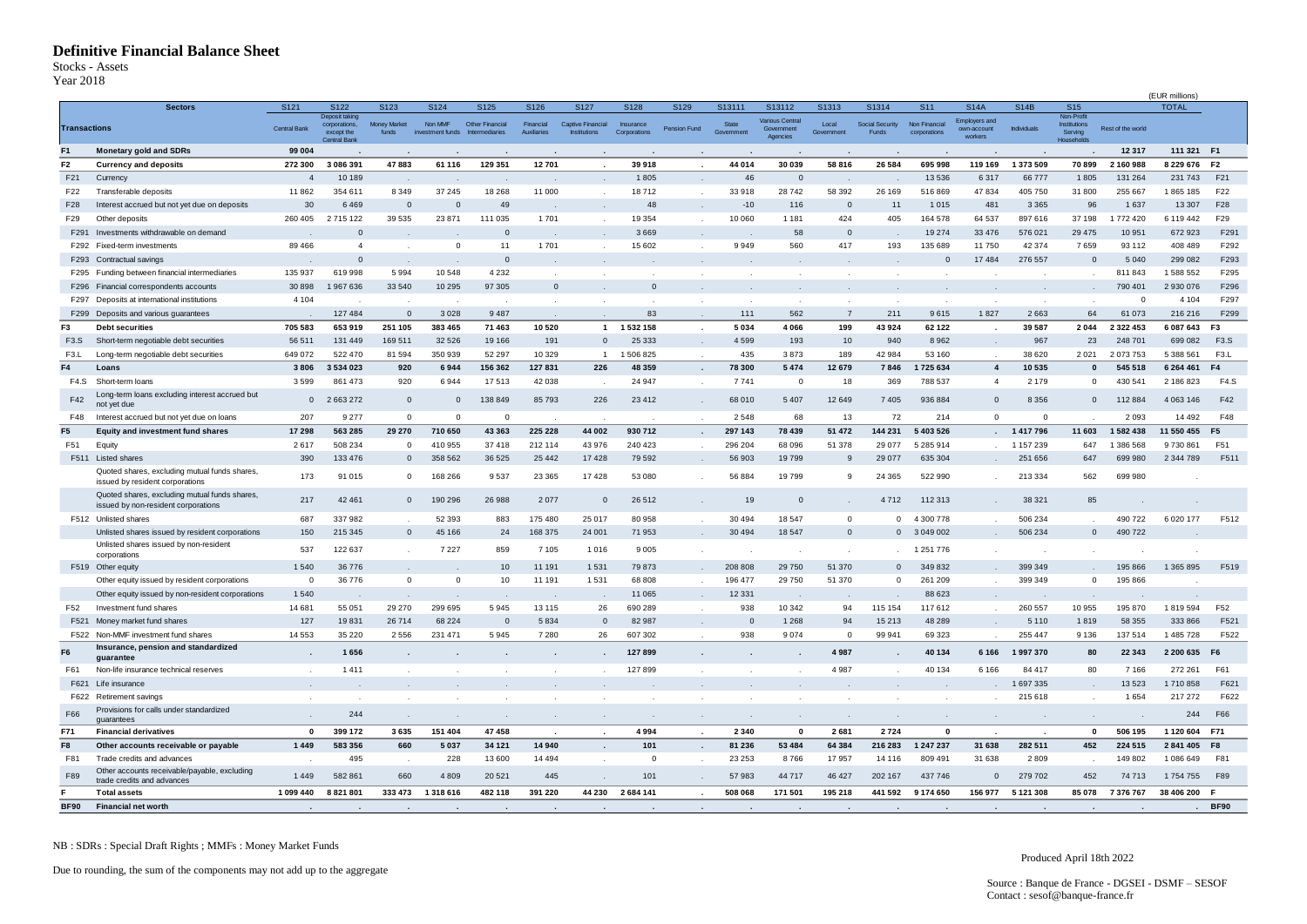#### **Definitive Financial Balance Sheet**

<span id="page-2-0"></span>Stocks - Liabilities and Net Worth Year 2018

| ear 2018                | Definitive Financial Balance Sheet<br>tocks - Liabilities and Net Worth              |                          |                                                                      |                              |                             |                                          |                          |                                          |                           |              |                     |                                                  |                     |                          |                               |                                                |                   |                                                            |                          |                                |                         |
|-------------------------|--------------------------------------------------------------------------------------|--------------------------|----------------------------------------------------------------------|------------------------------|-----------------------------|------------------------------------------|--------------------------|------------------------------------------|---------------------------|--------------|---------------------|--------------------------------------------------|---------------------|--------------------------|-------------------------------|------------------------------------------------|-------------------|------------------------------------------------------------|--------------------------|--------------------------------|-------------------------|
|                         | <b>Sectors</b>                                                                       | S121                     | S122                                                                 | S123                         | S124                        | S125                                     | S126                     | S127                                     | S128                      | S129         | S13111              | S13112                                           | S1313               | S1314                    | <b>S11</b>                    | <b>S14A</b>                                    | <b>S14B</b>       | <b>S15</b>                                                 |                          | (EUR millions)<br><b>TOTAL</b> |                         |
| <b>Transactions</b>     |                                                                                      | <b>Central Bank</b>      | Deposit taking<br>corporations,<br>except the<br><b>Central Bank</b> | <b>Money Market</b><br>funds | Non MMF<br>investment funds | Other Financial<br><b>Intermediaries</b> | Financial<br>Auxiliaries | Captive Financial<br><b>Institutions</b> | Insurance<br>Corporations | Pension Fund | State<br>Government | <b>Various Central</b><br>Government<br>Agencies | Local<br>Government | Social Security<br>Funds | Non Financial<br>corporations | <b>Employers and</b><br>own-account<br>workers | Individuals       | Non-Profit<br><b>Institutions</b><br>Serving<br>Household: | Rest of the world        |                                |                         |
| F <sub>1</sub>          | <b>Monetary gold and SDRs</b>                                                        | 12 3 17                  |                                                                      |                              |                             |                                          |                          |                                          |                           |              |                     |                                                  |                     |                          |                               |                                                |                   |                                                            | 99 004                   | 111 321 F1                     |                         |
| F <sub>2</sub>          | <b>Currency and deposits</b>                                                         | 951 101                  | 5955563                                                              | 242                          |                             | $\mathbf{0}$                             | $\Omega$                 |                                          | $\mathbf{0}$              |              | 129 557             | $\mathbf{0}$                                     |                     |                          | $\bf{0}$                      | $\mathbf{0}$                                   | $\mathbf 0$       | $\mathbf{0}$                                               | 1 193 214                | 8 229 676                      | F <sub>2</sub>          |
| F21                     | Currency                                                                             | 231 739                  |                                                                      |                              |                             |                                          |                          |                                          |                           |              |                     |                                                  |                     |                          |                               |                                                |                   |                                                            | $\overline{4}$           | 231 743                        | F21                     |
| F22                     | Transferable deposits                                                                | 330 176                  | 1 233 300                                                            |                              |                             | $\mathbf{r}$                             | $^{\circ}$               |                                          | $^{\circ}$                | $\cdot$      | 124 653             |                                                  |                     |                          | $\mathbf 0$                   | $^{\circ}$                                     | $^{\circ}$        | $^{\circ}$                                                 | 177 056                  | 1865 185                       | F22                     |
| F28                     | Interest accrued but not yet due on deposits                                         | 1 1 2 3                  | 11 089                                                               | $\mathbf 0$                  |                             |                                          |                          |                                          |                           |              | 233                 |                                                  |                     |                          |                               |                                                | $\mathbf{0}$      |                                                            | 861                      | 13 307                         | F28                     |
| F29                     | Other deposits                                                                       | 388 062                  | 4711174                                                              | 242                          |                             | $\mathbf 0$                              | 0                        |                                          | $\mathbf 0$               | $\epsilon$   | 4 6 7 1             | $\mathbf 0$                                      |                     |                          | $\mathbf 0$                   |                                                | $\sim$            | $\ddot{\phantom{0}}$                                       | 1015293                  | 6 119 442                      | F <sub>29</sub>         |
|                         | F291 Investments withdrawable on demand                                              |                          | 672 923                                                              |                              |                             |                                          |                          |                                          |                           |              | $\mathbf{0}$        |                                                  |                     |                          |                               |                                                |                   |                                                            | $\mathbf 0$              | 672 923                        | F291                    |
|                         | F292 Fixed-term investments                                                          |                          | 317010                                                               | $\mathbf 0$                  |                             | $\mathbf 0$                              |                          |                                          |                           | $\cdot$      | 312                 | $\overline{0}$                                   |                     |                          |                               |                                                |                   |                                                            | 91 167                   | 408 489                        | F292                    |
|                         | F293 Contractual savings                                                             |                          | 299 082                                                              |                              |                             |                                          |                          |                                          |                           |              |                     |                                                  |                     |                          |                               |                                                |                   |                                                            | $\mathbf{0}$             | 299 082                        | F293                    |
|                         | F295 Funding between financial intermediaries                                        | $\mathbf 0$              | 1 236 901                                                            | 38                           |                             |                                          |                          |                                          |                           |              | $\sim$              |                                                  |                     |                          |                               |                                                |                   |                                                            | 351 614                  | 1588552                        | F295                    |
|                         | F296 Financial correspondents accounts                                               | 388 062                  | 2058644                                                              | 204                          |                             |                                          | $\mathbf 0$              |                                          | $\mathbf 0$               |              | 3662                |                                                  |                     |                          |                               |                                                |                   |                                                            | 479 503                  | 2930076                        | F296                    |
| F297                    | Deposits at international institutions                                               | $\Omega$                 |                                                                      |                              |                             |                                          |                          |                                          |                           |              |                     |                                                  |                     |                          |                               |                                                |                   |                                                            | 4 1 0 4                  | 4 1 0 4                        | F297                    |
|                         | F299 Deposits and various guarantees                                                 | $\Omega$                 | 126 614                                                              | $\mathbf{0}$                 |                             |                                          |                          | $\sim$                                   |                           |              | 696                 |                                                  |                     |                          | $\Omega$                      |                                                |                   |                                                            | 88 906                   | 216 216                        | F299                    |
| F3                      | <b>Debt securities</b>                                                               |                          | 1 212 716                                                            | $\epsilon$                   | $\sim$                      | 237883                                   | 67712                    | $\cdot$                                  | 17861                     | $\epsilon$   | 2005952             | 56 326                                           | 22 830              | 187 238                  | 597 353                       |                                                |                   |                                                            | 1681773                  | 6 087 643                      | F <sub>3</sub>          |
| F <sub>3</sub> .S       | Short-term negotiable debt securities<br>Long-term negotiable debt securities        |                          | 215 922                                                              |                              |                             | 75 154                                   | 976                      |                                          | $\mathbf 0$               |              | 113 090             | 2 2 5 5                                          | 2 3 6 9             | 36773                    | 36 761                        |                                                |                   |                                                            | 215 781                  | 699 082                        | F3.S                    |
| F <sub>3</sub> .L<br>F4 | Loans                                                                                | 221                      | 996 794<br>155 314                                                   | $\bf{0}$                     | 27 361                      | 162729                                   | 66736                    | 4735                                     | 17861                     |              | 1892861<br>57 567   | 54 071                                           | 20 461              | 150 464                  | 560 592                       |                                                | 1 261 659         |                                                            | 1 465 991                | 5 388 561<br>6 264 461         | F <sub>3</sub> .L<br>F4 |
| F4.S                    | Short-term loans                                                                     | $\overline{\phantom{a}}$ | 29 4 9 6                                                             |                              | 22 141                      | 119756<br>53 985                         | 138 400<br>51 177        | 4414                                     | 110 989<br>84 380         | $\sim$       | 37                  | 17 168<br>8 3 3 3                                | 187777<br>2 1 0 8   | 42774<br>5698            | 2857686<br>1 038 385          | 146 966<br>3677                                | 25 655            | 19570<br>1 2 4 6                                           | 1 1 1 6 5 1 7<br>856 091 | 2 186 823                      | F4.S                    |
| F42                     | Long-term loans excluding interest accrued but<br>not yet due                        | 221                      | 125 260                                                              | $\mathbf 0$                  | 5 2 2 1                     | 65771                                    | 87 2 23                  | 320                                      | 26 609                    | $\epsilon$   | 55 221              | 8765                                             | 184 487             | 36 868                   | 1816003                       | 142 432                                        | 1 233 527         | 18 25 8                                                    | 256 961                  | 4 0 63 1 46                    | F42                     |
| F48                     | Interest accrued but not yet due on loans                                            |                          | 558                                                                  |                              | $^{\circ}$                  | $\mathbf{0}$                             |                          |                                          |                           |              | 2 3 0 9             | 70                                               | 1 1 8 3             | 209                      | 3 2 9 8                       | 857                                            | 2477              | 66                                                         | 3 4 6 6                  | 14 492                         | F48                     |
| F <sub>5</sub>          | <b>Equity and investment fund shares</b>                                             | 125 710                  | 348 823                                                              | 327 435                      | 1 199 322                   | 10 177                                   | 220 643                  | 38 4 38                                  | 141 401                   |              | 940                 | 46 453                                           |                     |                          | 6 830 454                     |                                                |                   | 10 100                                                     | 2 2 5 0 5 5 9            | 11 550 455                     | F <sub>5</sub>          |
| F51                     | Equity                                                                               | 125 710                  | 348 823                                                              |                              |                             | 10 177                                   | 220 643                  | 38 4 38                                  | 141 401                   |              | 940                 | 46 453                                           |                     |                          | 6 830 454                     |                                                |                   | 10 100                                                     | 1957722                  | 9730861                        | F51                     |
|                         | F511 Listed shares                                                                   |                          | 115 422                                                              |                              |                             | 56                                       | 63806                    |                                          | 20 27 3                   |              |                     |                                                  |                     |                          | 1701230                       |                                                |                   |                                                            | 444 001                  | 2 344 789                      | F511                    |
|                         | Quoted shares, excluding mutual funds shares,<br>issued by resident corporations     |                          | 64 518                                                               |                              |                             | 56                                       | 43 266                   |                                          | 17470                     |              |                     |                                                  |                     |                          | 1 075 497                     |                                                |                   |                                                            | 444 001                  |                                |                         |
|                         | Quoted shares, excluding mutual funds shares,<br>issued by non-resident corporations |                          | 50 904                                                               |                              |                             | $\mathbf 0$                              | 20 540                   |                                          | 2803                      |              |                     | $\mathbf 0$                                      |                     |                          | 625 733                       |                                                |                   |                                                            | $\mathbf 0$              |                                |                         |
|                         | F512 Unlisted shares<br>Unlisted shares issued by resident corporations              | 150<br>150               | 83 2 34<br>77 360                                                    |                              |                             | 9842<br>9378                             | 131 233<br>112 039       | 19521<br>19521                           | 49 371<br>34 083          |              |                     | $\overline{0}$                                   |                     |                          | 4 326 662<br>3876760          |                                                |                   |                                                            | 1 400 163<br>1 400 163   | 6 0 20 177                     | F512                    |
|                         | Unlisted shares issued by non-resident                                               |                          |                                                                      |                              |                             |                                          |                          |                                          |                           |              |                     |                                                  |                     |                          |                               |                                                |                   |                                                            |                          |                                |                         |
|                         | corporations                                                                         | $\mathbf 0$              | 5874                                                                 |                              |                             | 463                                      | 19 1 9 4                 | $\mathbf 0$                              | 15 288                    |              |                     | $^{\circ}$                                       |                     |                          | 449 902                       |                                                |                   |                                                            | 0                        |                                |                         |
|                         | F519 Other equity                                                                    | 125 560                  | 150 167                                                              |                              |                             | 280                                      | 25 604                   | 18916                                    | 71 756                    |              | 940                 | 46 453                                           |                     |                          | 802 562                       |                                                |                   | 10 100                                                     | 113 559                  | 1 365 895                      | F519                    |
|                         | Other equity issued by resident corporations                                         | 125 560                  | 150 167                                                              |                              |                             | 280                                      | 19 198                   | 18916                                    | 71 756                    |              | 940                 | 46 453                                           |                     |                          | 613 102                       |                                                |                   | 10 100                                                     | 113 559                  |                                |                         |
|                         | Other equity issued by non-resident corporations                                     | $\overline{0}$           | $\mathbf 0$                                                          |                              |                             | $\mathbf 0$                              | 6406                     | $\mathbf{0}$                             | $\mathbf 0$               |              | $\mathbf{0}$        | $\mathbf 0$                                      |                     |                          | 189460                        |                                                |                   | $\mathbf 0$                                                | $\mathbf 0$              |                                |                         |
| F52                     | Investment fund shares                                                               |                          |                                                                      | 327 435                      | 1 199 322                   |                                          |                          |                                          |                           |              |                     |                                                  |                     |                          |                               |                                                |                   |                                                            | 292 837                  | 1819594                        | F52                     |
|                         | F521 Money market fund shares                                                        |                          |                                                                      | 327 435                      |                             | $\cdot$                                  |                          |                                          |                           |              |                     |                                                  |                     |                          |                               |                                                | $\sim$            |                                                            | 6431                     | 333 866                        | F521                    |
|                         | F522 Non-MMF investment fund shares<br>Insurance, pension and standardized           |                          |                                                                      |                              | 1 199 322                   |                                          |                          |                                          |                           |              |                     |                                                  |                     |                          |                               |                                                |                   |                                                            | 286 406                  | 1 485 728                      | F522                    |
| F6<br>F61               | guarantee<br>Non-life insurance technical reserves                                   | $\sim$                   |                                                                      |                              |                             | $\cdot$                                  | $\cdot$                  | $\sim$                                   | 2 200 391<br>272 261      | $\sim$       | $\sim$              | 244<br>$\sim$                                    |                     | $\sim$                   |                               |                                                |                   |                                                            | $\sim$                   | 2 200 635<br>272 261           | F <sub>6</sub><br>F61   |
|                         | F621 Life insurance                                                                  |                          |                                                                      |                              |                             |                                          |                          |                                          | 1710858                   |              |                     |                                                  |                     |                          |                               |                                                |                   |                                                            |                          | 1710858                        | F621                    |
|                         | F622 Retirement savings                                                              |                          |                                                                      |                              |                             |                                          | $\cdot$                  | $\sim$                                   | 217 272                   | $\cdot$      |                     |                                                  |                     |                          |                               |                                                | $\cdot$           |                                                            |                          | 217 272                        | F622                    |
| F66                     | Provisions for calls under standardized                                              | $\sim$                   |                                                                      | $\sim$                       | $\cdot$                     | $\sim$                                   | $\sim$                   | $\sim$                                   | $\sim$                    | $\sim$       | $\sim$              | 244                                              | $\sim$              | $\sim$                   | $\sim$                        | $\sim$                                         | $\sim$            | $\blacksquare$                                             |                          | 244                            | F66                     |
| F71                     | guarantees<br><b>Financial derivatives</b>                                           | $\mathbf{0}$             | 369769                                                               | 3567                         | 152 741                     | 98 379                                   | $\mathbf{r}$             | $\cdot$                                  | 2575                      | $\cdot$      | 4 4 7 4             | 8                                                | $\mathbf 0$         | 6538                     | 162                           |                                                |                   | $\mathbf 0$                                                | 482 391                  | 1 120 604 F71                  |                         |
| F8                      | Other accounts receivable or payable                                                 | 2465                     | 581 183                                                              | 1 0 7 5                      | 3995                        | 27 467                                   | 13619                    | $\sim$                                   | 30 115                    | $\cdot$      | 124 753             | 51 524                                           | 52 161              | 167 173                  | 1 001 170                     | 31 640                                         | 207 138           |                                                            | 545 927                  | 2841405 F8                     |                         |
| F81                     | Trade credits and advances                                                           | $\sim$                   | 26 905                                                               | $\sim$                       | 320                         | 15                                       | 13619                    | $\sim$                                   | 14 213                    | $\mathbf{r}$ | 7805                | 6967                                             | 13 073              | 7 2 6 7                  | 836 089                       | 31 640                                         | 11 048            |                                                            | 117688                   | 1086649                        | F81                     |
| F89                     | Other accounts receivable/payable, excluding<br>trade credits and advances           | 2 4 6 5                  | 554 277                                                              | 1075                         | 3675                        | 27 452                                   | $\overline{0}$           |                                          | 15 902                    | $\sim$       | 116 948             | 44 5 57                                          | 39 088              | 159 906                  | 165 082                       | $\mathbf{0}$                                   | 196 089           |                                                            | 428 239                  | 1754755                        | F89                     |
|                         | <b>Total liabities</b>                                                               | 1091814                  | 8623368                                                              | 332 319                      | 1 383 420                   | 493 663                                  | 440 374                  | 43 172                                   | 2503332                   | $\sim$       | 2 3 2 3 2 4 3       | 171 722                                          | 262 768             |                          | 403 722 11 286 826            | 178 607                                        | 1 468 797         | 29 670                                                     | 7 369 384                | 38 406 200                     | - F                     |
| <b>BF90</b>             | <b>Financial net worth</b>                                                           | 7626                     | 198 433                                                              | 1 1 5 4                      | $-64803$                    | $-11545$                                 | $-49153$                 | 1 0 5 8                                  | 180 809                   |              | -1815 176           | $-221$                                           | $-67550$            |                          | 37 870 -2 112 176             |                                                | -21 630 3 652 511 | 55 409                                                     | 7383                     |                                | 0 BF90                  |

NB : SDRs : Special Draft Rights ; MMFs : Money Market Funds

Produced April 18th 2022

Due to rounding, the sum of the components may not add up to the aggregate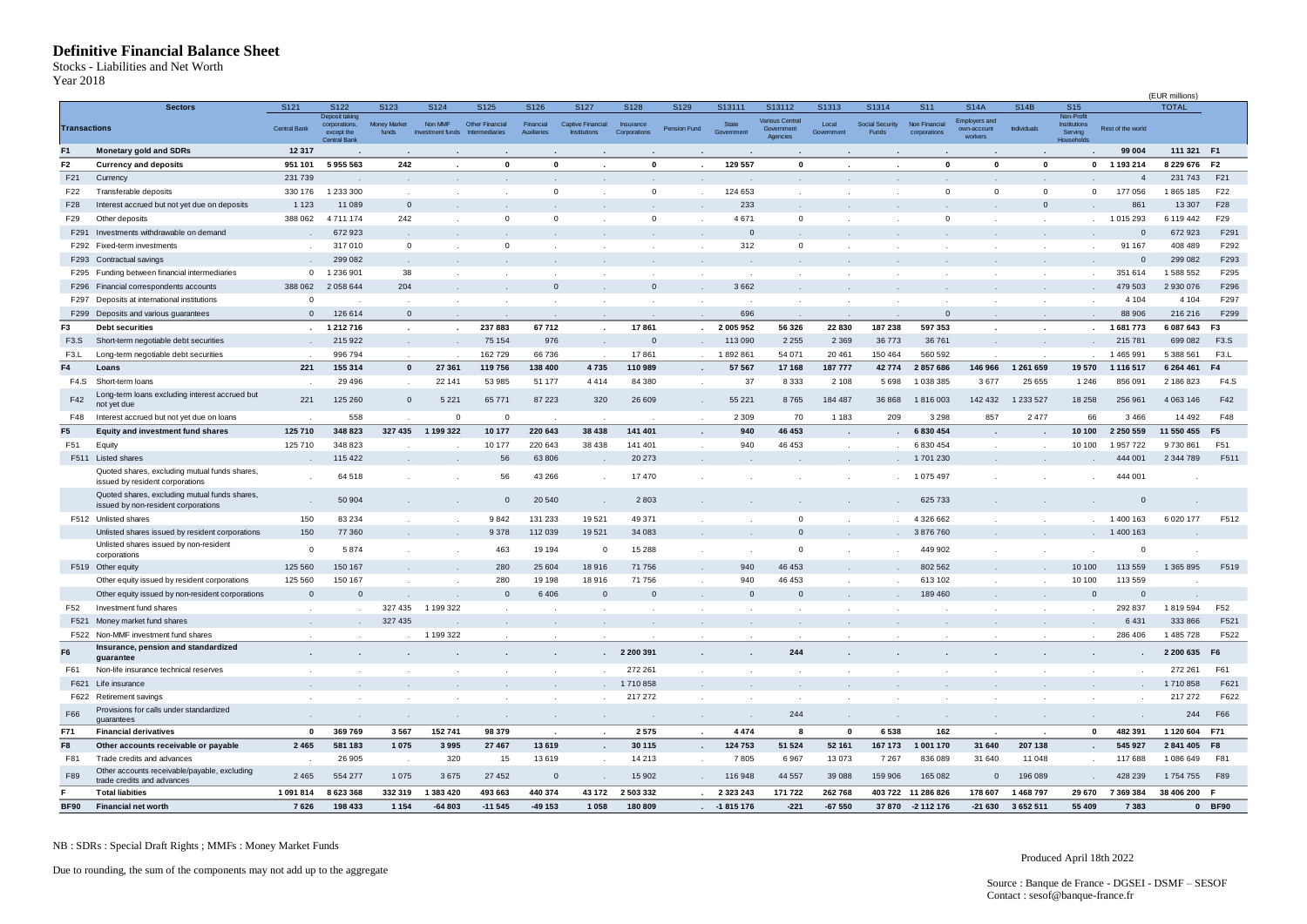#### <span id="page-3-0"></span>**Definitive Financial Account**

| Year 2018           | <b>Definitive Financial Account</b><br><b>Net Acquisitions of Financial Assets</b>                                                |                 |                                               |                              |                             |                                          |                          |                                          |                           |                      |                     |                                           |                     |                          |                               |                                                |                   |                                              |                       |                                |                   |
|---------------------|-----------------------------------------------------------------------------------------------------------------------------------|-----------------|-----------------------------------------------|------------------------------|-----------------------------|------------------------------------------|--------------------------|------------------------------------------|---------------------------|----------------------|---------------------|-------------------------------------------|---------------------|--------------------------|-------------------------------|------------------------------------------------|-------------------|----------------------------------------------|-----------------------|--------------------------------|-------------------|
|                     | <b>Sectors</b>                                                                                                                    | S121            | S122                                          | S123                         | S124                        | S125                                     | S126                     | S127                                     | S128                      | S129                 | S13111              | S13112                                    | S1313               | S1314                    | S <sub>11</sub>               | <b>S14A</b>                                    | <b>S14B</b>       | <b>S15</b>                                   |                       | (EUR millions)<br><b>TOTAL</b> |                   |
| <b>Transactions</b> |                                                                                                                                   | Central Bank    | Deposit taking<br>corporations,<br>except the | <b>Money Market</b><br>funds | Non MMF<br>investment funds | Other Financial<br><b>Intermediaries</b> | Financial<br>Auxiliaries | Captive Financial<br><b>Institutions</b> | Insurance<br>Corporations | Pension Fund         | State<br>Government | Various Central<br>Government<br>Agencies | Local<br>Government | Social Security<br>Funds | Non Financial<br>corporations | <b>Employers and</b><br>own-account<br>workers | Individuals       | Non-Profit<br><b>Institutions</b><br>Serving | Rest of the world     |                                |                   |
| F <sub>1</sub>      | <b>Monetary gold and SDRs</b>                                                                                                     | 43              | <b>Central Bank</b>                           |                              |                             |                                          |                          |                                          |                           |                      |                     |                                           |                     |                          |                               |                                                |                   | <b>Households</b>                            | $\mathbf{0}$          | 43 F1                          |                   |
| F <sub>2</sub>      | <b>Currency and deposits</b>                                                                                                      | $-30388$        | 10 281                                        | 11899                        | 1683                        | 2 2 3 5                                  | $-309$                   |                                          | 3 2 8 6                   |                      | 8732                | 298                                       | 4 2 4 5             | $-1240$                  | 29 987                        | 5 6 6 6                                        | 61 035            | 1 3 0 8                                      | 164 405               | 273 122 F2                     |                   |
| F <sub>21</sub>     | Currency                                                                                                                          | $\mathbf 0$     | 203                                           |                              |                             |                                          |                          |                                          | 141                       |                      | $-2$                |                                           |                     |                          | 1 0 5 8                       | 493                                            | 5 2 1 9           | 141                                          | 4 0 4 7               | 11 299                         | F21               |
| F22                 | Transferable deposits                                                                                                             | 765             | $-13482$                                      | 2 1 6 2                      | 7063                        | 4 1 2 4                                  | $^{\circ}$               | $\sim$                                   | 2451                      | $\cdot$              | 10 0 20             | 177                                       | 4 2 9 5             | $-50$                    | 33 990                        | 3 3 2 4                                        | 29 655            | 1072                                         | $-17321$              | 68 243                         | F22               |
| F28                 | Interest accrued but not yet due on deposits                                                                                      | $-46$           | $-118$                                        | $\mathbf 0$                  | $\mathbf{0}$                | $\mathbf 0$                              |                          |                                          | $\mathbf 0$               |                      |                     | $-12$                                     | $\mathbf{0}$        | 3                        | 5                             |                                                |                   | $\mathbf 0$                                  | 422                   | 266                            | F28               |
| F29                 | Other deposits                                                                                                                    | $-31107$        | 23 679                                        | 9737                         | $-5380$                     | $-1889$                                  | $-309$                   | $\sim$                                   | 694                       | $\sim$               | $-1292$             | 133                                       | $-50$               | $-1193$                  | $-5066$                       | 1848                                           | 26 155            | 96                                           | 177 257               | 193 314                        | F29               |
| F291                | Investments withdrawable on demand                                                                                                |                 | $\mathbf 0$                                   |                              |                             | $\mathbf 0$                              |                          |                                          | $-395$                    |                      |                     | $-21$                                     | $\mathbf{0}$        |                          | 903                           | 2 1 6 1                                        | 23 5 20           | 690                                          | 593                   | 27 451                         | F291              |
|                     | F292 Fixed-term investments                                                                                                       | 1516            | $\mathbf 0$                                   |                              | $\mathbf 0$                 | 9                                        | $-309$                   |                                          | 1 0 8 8                   |                      | $-1292$             | 163                                       | $-50$               | $\Omega$                 | $-4227$                       | $-201$                                         | $-1322$           | $-595$                                       | 5 0 5 9               | $-160$                         | F292              |
| F293                | Contractual savings                                                                                                               |                 | $\mathbf 0$                                   |                              |                             | $\mathbf 0$                              |                          |                                          |                           |                      |                     |                                           |                     |                          | $\mathbf 0$                   | 525                                            | 4570              | $\mathbf{0}$                                 | 61                    | 5 1 5 5                        | F293              |
| F295                | Funding between financial intermediaries                                                                                          | $-2258$         | 66 116                                        | 1 0 5 2                      | $-1511$                     | -4 909                                   | $\mathbf{r}$             |                                          | $\mathbf 0$               |                      |                     |                                           |                     |                          |                               |                                                |                   |                                              | 105 562               | 164 053                        | F295              |
| F296<br>F297        | ancial correspondents accounts<br>Deposits at international institutions                                                          | $-31143$<br>777 | $-34885$                                      | 8685                         | $-3973$                     | $-272$                                   | $\mathbf{0}$             |                                          |                           |                      |                     |                                           |                     |                          |                               |                                                |                   |                                              | 83 964<br>$\mathbf 0$ | 22 376<br>777                  | F296<br>F297      |
|                     | F299 Deposits and various guarantees                                                                                              |                 | $-7552$                                       | $\mathbf{0}$                 | 104                         | 3 2 8 3                                  |                          |                                          | $\mathbf{1}$              |                      | $\Omega$            | $-8$                                      | $\Omega$            | $-1193$                  | $-1742$                       | $-636$                                         | $\cdot$<br>$-614$ | $\overline{1}$                               | $-17982$              | $-26338$                       | F299              |
| F3                  | <b>Debt securities</b>                                                                                                            | 76 269          | 85 2 25                                       | $-27319$                     | $-10071$                    | 7859                                     | 2807                     | $\mathbf 0$                              | 27 078                    | $\ddot{\phantom{a}}$ | 2 0 5 7             | 222                                       | $-19$               | $-6493$                  | 3590                          |                                                | $-4624$           | $-142$                                       | 40 689                | 197 127                        | F <sub>3</sub>    |
| F3.S                | Short-term negotiable debt securities                                                                                             | 9 1 0 6         | 18 909                                        | $-22657$                     | 5 1 6 4                     | 4 3 9 1                                  | $-167$                   | $\overline{0}$                           | 5 4 0 4                   |                      | 2 0 5 0             | 13                                        | $\mathbf 0$         | $-653$                   | $-1068$                       |                                                | $-946$            | $-4$                                         | $-36595$              | $-17052$                       | F3.S              |
| F <sub>3</sub> .L   | Long-term negotiable debt securities                                                                                              | 67 163          | 66 315                                        | $-4662$                      | $-15235$                    | 3468                                     | 2974                     | $\mathbf 0$                              | 21 674                    |                      | 6                   | 208                                       | $-19$               | -5 840                   | 4658                          |                                                | $-3678$           | $-138$                                       | 77 284                | 214 179                        | F <sub>3</sub> .L |
| F4                  | Loans                                                                                                                             | 1 0 0 2         | 324 949                                       | 771                          | 1 2 6 0                     | 5 4 7 7                                  | 23 309                   | $-2$                                     | 5 4 6 8                   | $\cdot$              | $-292$              | $-2003$                                   | 256                 | $-476$                   | 104 908                       | $\mathbf{3}$                                   | 147               | $\mathbf 0$                                  | 44 135                | 508 913                        | F4                |
| F4.S                | Short-term loans                                                                                                                  | 886             | 151 094                                       | 771                          | 1 2 6 0                     | 5 3 6 6                                  | 12 3 09                  | $\sim$                                   | 2447                      | $\sim$               | $-1018$             | $\overline{0}$                            | $-7$                | $-174$                   | 44 810                        | 3                                              | 141               | $\mathbf 0$                                  | 35 771                | 253 660                        | F4.S              |
| F42                 | Long-term loans excluding interest accrued but<br>not yet due                                                                     | $\mathbf{0}$    | 173912                                        | $\mathsf{0}$                 | $\overline{0}$              | 111                                      | 11 000                   | $-2$                                     | 3 0 2 1                   | $\epsilon$           | 377                 | $-1935$                                   | 265                 | $-300$                   | 60 011                        | $\mathbf{0}$                                   | 6                 | $\mathbf{0}$                                 | 8018                  | 254 484                        | F42               |
| F48                 | Interest accrued but not yet due on loans                                                                                         | 116             | $-56$                                         | $\mathbf 0$                  | $\overline{0}$              | $\overline{0}$                           |                          |                                          |                           |                      | 348                 | $-69$                                     | $-3$                | $-1$                     | 87                            | $\mathbf{O}$                                   | $\mathbf 0$       |                                              | 346                   | 769                            | F48               |
| F <sub>5</sub>      | Equity and investment fund shares                                                                                                 | $-1275$         | $-16021$                                      | $-3591$                      | $-31374$                    | $-1395$                                  | 23712                    | 1 2 0 3                                  | 17855                     | $\cdot$              | 310                 | 3 3 2 7                                   | 13                  | 7594                     | 149 863                       |                                                | 12716             | $-499$                                       | 12 5 20               | 174 958                        | F <sub>5</sub>    |
| F51                 | Equity                                                                                                                            | 25              | $-12776$                                      | $\mathbf 0$                  | $-33404$                    | $-1008$                                  | 21920                    | 1 2 1 2                                  | 11 360                    | $\sim$               | 142                 | 3 2 6 5                                   | 13                  | $-191$                   | 171 985                       | $\mathbf{r}$                                   | 15 0 71           | 24                                           | 22 180                | 199818                         | F51               |
|                     | F511 Listed shares                                                                                                                | 25              | $-28756$                                      | $\mathbf 0$                  | $-36435$                    | $-1171$                                  | 477                      | $-91$                                    | 1576                      | $\sim$               | $-1033$             | 2096                                      | $\mathbf 0$         | $-191$                   | 89709                         |                                                | 6 1 7 4           | 24                                           | 4 1 1 0               | 36 512                         | F511              |
|                     | Quoted shares, excluding mutual funds shares,<br>issued by resident corporations<br>Quoted shares, excluding mutual funds shares, | -2              | $-5721$                                       | $\mathbf 0$                  | $-4565$                     | $-1084$                                  | $-1089$                  | $-91$                                    | 547                       |                      | $-1033$             | 2096                                      | $\Omega$            | 29                       | 42 363                        |                                                | 3603              | 27                                           | 4 1 1 0               |                                |                   |
|                     | issued by non-resident corporations                                                                                               | 26              | $-23035$                                      | $\mathbf{0}$                 | $-31870$                    | $-87$                                    | 1566                     | $\mathsf{O}$                             | 1 0 2 9                   |                      | $\mathbf{0}$        | $\overline{\mathbf{0}}$                   |                     | $-221$                   | 47 346                        |                                                | 2572              | $-2$                                         |                       |                                |                   |
|                     | F512 Unlisted shares                                                                                                              | - 0             | 14 8 52                                       |                              | 3 0 3 1                     | 171                                      | 20 222                   | 1 2 2 9                                  | 5926                      |                      | 43                  | $-986$                                    | $^{\circ}$          | $\Omega$                 | 81 569                        |                                                | 6 1 0 1           |                                              | 17 477                | 149 635                        | F512              |
|                     | Unlisted shares issued by resident corporations                                                                                   | $\mathbf{0}$    | 7 1 7 2                                       | $\mathbf{0}$                 | 2511                        | $-17$                                    | 19 3 5 5                 | 1 1 7 6                                  | 3915                      |                      | 43                  | $-986$                                    | $\mathbf{0}$        | $\Omega$                 | 26 094                        |                                                | 6 1 0 1           | $\mathbf{0}$                                 | 17 477                |                                |                   |
|                     | Unlisted shares issued by non-resident<br>corporations                                                                            | $^{\circ}$      | 7680                                          |                              | 520                         | 187                                      | 867                      | 53                                       | 2011                      |                      |                     |                                           |                     |                          | 55 475                        |                                                |                   |                                              | $\blacksquare$        |                                |                   |
|                     | F519 Other equity                                                                                                                 | $\Omega$        | 1 1 2 7                                       |                              |                             | $\cdot 7$                                | 1 2 2 1                  | 74                                       | 3858                      |                      | 1 1 3 3             | 2 1 5 5                                   | 13                  | $\Omega$                 | 707                           |                                                | 2795              |                                              | 594                   | 13 671                         | F519              |
|                     | Other equity issued by resident corporations                                                                                      | $\mathbf 0$     | 1 1 2 7                                       | $\mathbf 0$                  | $\mathbf 0$                 | $-7$                                     | 1 2 2 1                  | 74                                       | 4 1 5 8                   | $\cdot$              | 1 1 4 5             | 2 1 5 5                                   | 13                  | $\Omega$                 | 945                           |                                                | 2795              | $\mathbf 0$                                  | 594                   |                                |                   |
|                     | Other equity issued by non-resident corporations                                                                                  | $\mathbf 0$     |                                               |                              |                             | $\sim$                                   |                          | $\sim$                                   | $-300$                    | $\sim$               | $-12$               |                                           |                     |                          | $-238$                        |                                                |                   | $\sim$                                       | $\rightarrow$         |                                |                   |
| F52                 | Investment fund shares                                                                                                            | $-1300$         | $-3245$                                       | $-3591$                      | 2030                        | $-387$                                   | 1792                     | -9                                       | 6495                      |                      | 167                 | 62                                        | $^{\circ}$          | 7785                     | $-22122$                      |                                                | -2355             | $-523$                                       | $-9660$               | $-24860$                       | F52               |
| F521                | Money market fund shares                                                                                                          | $-6$            | $-835$                                        | $-5908$                      | 2 1 1 6                     | $\overline{0}$                           | 1 3 9 7                  | $\mathbf{0}$                             | $-8093$                   | $\sim$               | $\mathbf{0}$        | 24                                        | $\mathbf 0$         | 930                      | $-18554$                      | $\sim$                                         | $-1469$           | 27                                           | 12913                 | $-17459$                       | F521              |
|                     | F522 Non-MMF investment fund shares                                                                                               | $-1294$         | $-2410$                                       | 2 3 1 7                      | $-86$                       | $-387$                                   | 395                      | -9                                       | 14 588                    |                      | 167                 | 38                                        | $\Omega$            | 6856                     | $-3568$                       |                                                | $-887$            | $-550$                                       | $-22572$              | $-7400$                        | F522              |
| F <sub>6</sub>      | Insurance, pension and standardized<br>guarantee                                                                                  |                 | $-75$                                         |                              |                             |                                          |                          |                                          | 10 256                    |                      |                     |                                           | $-35$               |                          | $-55$                         | $-13$                                          | 35 341            | $\bf{0}$                                     | 1 4 0 7               | 46 826                         | F <sub>6</sub>    |
| F61                 | Non-life insurance technical reserves                                                                                             |                 | $-3$                                          |                              |                             | $\cdot$                                  | $\cdot$                  | $\sim$                                   | 10 25 6                   | $\sim$               |                     | $\sim$                                    | $-35$               |                          | $-55$                         | $-13$                                          | $-180$            | $\mathbf 0$                                  | 1445                  | 11 4 14                        | F61               |
|                     | F621 Life insurance                                                                                                               |                 |                                               |                              |                             |                                          |                          |                                          |                           |                      |                     |                                           |                     |                          |                               |                                                | 28 0 88           |                                              | 31                    | 28 119                         | F621              |
| F66                 | F622 Retirement savings<br>Provisions for calls under standardized<br>guarantees                                                  |                 | $\sim$<br>$-72$                               | $\cdot$<br>$\sim$            | $\sim$                      | $\sim$<br>$\sim$                         | $\sim$<br>$\sim$         | $\sim$<br>$\sim$                         | $\sim$<br>$\sim$          | $\sim$<br>$\sim$     | $\cdot$<br>$\sim$   | $\sim$<br>$\sim$                          | $\cdot$<br>$\sim$   | $\sim$<br>$\sim$         | $\sim$<br>$\sim$              | $\sim$                                         | 7434<br>$\sim$    | $\sim$                                       | $-69$<br>$\sim$       | 7 3 6 5<br>$-72$               | F622<br>F66       |
| F71                 | <b>Financial derivatives</b>                                                                                                      | $\mathbf{0}$    | 731 840                                       | 510                          | $-17111$                    | 100 735                                  | $\sim$                   | $\mathbf{r}$                             | 627                       | $\cdot$              | $\mathbf{0}$        | $\mathbf 0$                               | 410                 | 800                      | $\mathbf 0$                   | ×.                                             |                   | $\mathbf 0$                                  | 99 493                | 917 304 F71                    |                   |
| F8                  | Other accounts receivable or payable                                                                                              | $-138$          | $-131556$                                     | 217                          | 1 2 3 6                     | 2 2 2 5                                  | 1 3 6 4                  | $\sim$                                   | $-42$                     | $\bullet$            | 2 1 3 5             | $-550$                                    | 6 2 7 0             | $-5267$                  | $-4200$                       | 2089                                           | $-19955$          | $-3$                                         | $-21097$              | -167 273 F8                    |                   |
| F81                 | Trade credits and advances                                                                                                        |                 | $-106$                                        | $\sim$                       | $\overline{0}$              | 687                                      | 1 3 5 2                  | $\sim$                                   | $\overline{0}$            | $\sim$               | -403                | 165                                       | 1507                | $-74$                    | 31 834                        | 2089                                           | 72                |                                              | 2 3 0 9               | 39 433                         | F81               |
| F89                 | Other accounts receivable/payable, excluding<br>trade credits and advances                                                        | $-138$          | $-131450$                                     | 217                          | 1 2 3 6                     | 1538                                     | 12                       | $\sim$                                   | $-42$                     | $\sim$               | 2 5 3 8             | $-716$                                    | 4763                | $-5193$                  | $-36034$                      | $\mathbf{0}$                                   | $-20027$          | $-3$                                         | $-23406$              | $-206706$                      | F89               |
|                     | <b>Total assets</b>                                                                                                               | 45 513          | 1004643                                       | $-17513$                     | $-54377$                    | 117 136                                  | 50883                    | 1 2 0 1                                  | 64 5 28                   | $\cdot$              | 12942               | 1 2 9 2                                   | 11 139              | $-5082$                  | 284 093                       | 7745                                           | 84 659            | 665                                          | 341 553               | 1951020 F                      |                   |
| <b>BF90</b>         | <b>Net financial transactions</b>                                                                                                 |                 |                                               |                              |                             |                                          |                          |                                          |                           |                      |                     | $\sim$                                    | $\bullet$           |                          |                               |                                                | $\cdot$           |                                              |                       |                                | <b>BF90</b>       |
|                     |                                                                                                                                   |                 |                                               |                              |                             |                                          |                          |                                          |                           |                      |                     |                                           |                     |                          |                               |                                                |                   |                                              |                       |                                |                   |

NB : SDRs : Special Draft Rights ; MMFs : Money Market Funds

Due to rounding, the sum of the components may not add up to the aggregate

Produced April 18th 2022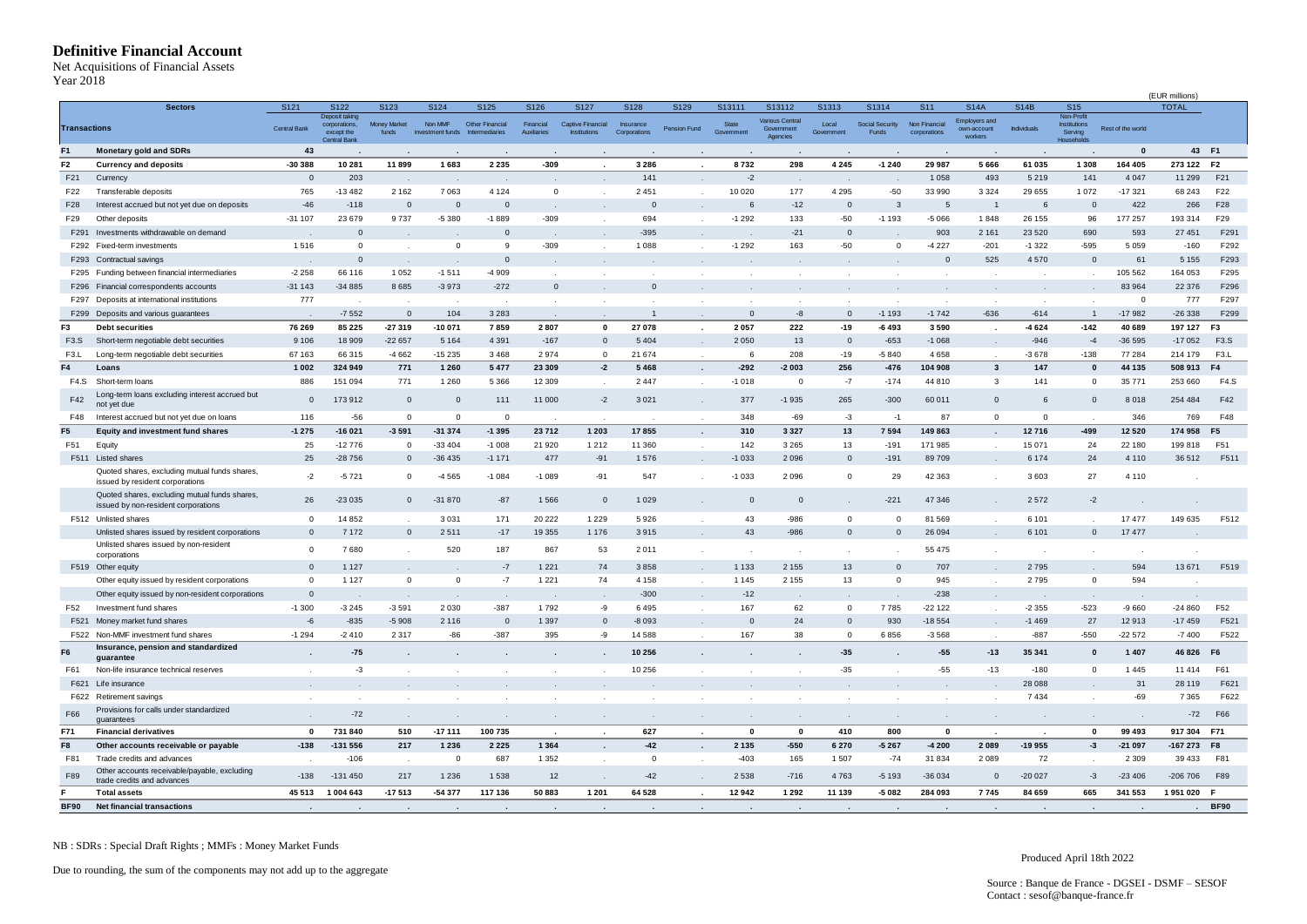#### <span id="page-4-0"></span>**Definitive Financial Account**

| 7ear 2018             | <b>Definitive Financial Account</b><br>Net Incurrence of Liabilities and Net Financial transactions |                     |                                                                      |                              |                             |                                          |                          |                                          |                           |                      |                     |                                                  |                     |                                 |                               |                                                |              |                                                           |                   | (EUR millions)    |                       |
|-----------------------|-----------------------------------------------------------------------------------------------------|---------------------|----------------------------------------------------------------------|------------------------------|-----------------------------|------------------------------------------|--------------------------|------------------------------------------|---------------------------|----------------------|---------------------|--------------------------------------------------|---------------------|---------------------------------|-------------------------------|------------------------------------------------|--------------|-----------------------------------------------------------|-------------------|-------------------|-----------------------|
|                       | <b>Sectors</b>                                                                                      | S121                | S122                                                                 | S123                         | S124                        | S125                                     | S126                     | S127                                     | S128                      | S129                 | S13111              | S13112                                           | S1313               | S1314                           | S <sub>11</sub>               | <b>S14A</b>                                    | <b>S14B</b>  | S <sub>15</sub>                                           |                   | <b>TOTAL</b>      |                       |
| <b>Transactions</b>   |                                                                                                     | <b>Central Bank</b> | Deposit taking<br>corporations,<br>except the<br><b>Central Bank</b> | <b>Money Market</b><br>funds | Non MMF<br>investment funds | Other Financial<br><b>Intermediaries</b> | Financial<br>Auxiliaries | Captive Financial<br><b>Institutions</b> | Insurance<br>Corporations | Pension Fund         | State<br>Government | <b>Various Central</b><br>Government<br>Agencies | Local<br>Government | Social Security<br><b>Funds</b> | Non Financial<br>corporations | <b>Employers and</b><br>own-account<br>workers | Individuals  | Non-Profit<br><b>Institutions</b><br>Serving<br>Household | Rest of the world |                   |                       |
| F <sub>1</sub>        | <b>Monetary gold and SDRs</b>                                                                       | $\mathbf{0}$        |                                                                      |                              |                             |                                          |                          |                                          |                           |                      |                     |                                                  |                     |                                 |                               |                                                |              |                                                           | 43                | 43 F1             |                       |
| F <sub>2</sub>        | <b>Currency and deposits</b>                                                                        | 22 4 9 6            | 268 827                                                              | $-485$                       |                             | $\mathbf 0$                              | $\mathbf{0}$             |                                          | $\mathbf{0}$              |                      | 7699                |                                                  |                     |                                 | $\mathbf{0}$                  | $\mathbf{0}$                                   | $\mathbf{0}$ | $\mathbf 0$                                               | $-25416$          | 273 122 F2        |                       |
| F21                   | Currency                                                                                            | 11 299              |                                                                      |                              |                             |                                          |                          |                                          |                           |                      |                     |                                                  |                     |                                 |                               |                                                |              |                                                           | $\mathbf{0}$      | 11 299            | F21                   |
| F22                   | Transferable deposits                                                                               | $-31843$            | 95 806                                                               |                              |                             | $\cdot$                                  | $\mathbf 0$              |                                          | $\mathbf 0$               | $\sim$               | 7609                |                                                  |                     |                                 | $^{\circ}$                    | $\mathbf{0}$                                   | $\mathbf 0$  | $\mathbf 0$                                               | $-3328$           | 68 243            | F22                   |
| F28                   | Interest accrued but not yet due on deposits                                                        | 303                 | $-137$                                                               | $\mathbf{0}$                 |                             |                                          |                          |                                          |                           |                      | $\mathbf{0}$        |                                                  |                     |                                 |                               |                                                | $\mathbf{0}$ |                                                           | 100               | 266               | F28                   |
| F29                   | Other deposits                                                                                      | 42738               | 173 158                                                              | $-485$                       |                             | $\overline{0}$                           | $\mathbf 0$              |                                          | $\mathsf 0$               | $\mathcal{L}$        | 90                  |                                                  |                     |                                 | $\mathbf{0}$                  |                                                | $\cdot$      | $\cdot$                                                   | $-22188$          | 193 314           | F29                   |
| F291                  | Investments withdrawable on demand                                                                  |                     | 27 451                                                               |                              |                             |                                          |                          |                                          |                           |                      | $\Omega$            |                                                  |                     |                                 |                               |                                                |              |                                                           | $\mathbf 0$       | 27 451            | F291                  |
|                       | F292 Fixed-term investments                                                                         |                     | $-1373$                                                              | $\mathsf 0$                  |                             | $\overline{0}$                           |                          |                                          |                           |                      | 6                   |                                                  |                     |                                 |                               |                                                |              |                                                           | 1 207             | $-160$            | F292                  |
| F293                  | Contractual savings                                                                                 |                     | 5 1 5 5                                                              |                              |                             |                                          |                          |                                          |                           |                      |                     |                                                  |                     |                                 |                               |                                                |              |                                                           | $\mathbf 0$       | 5 1 5 5           | F293                  |
|                       | F295 Funding between financial intermediaries                                                       | $\mathbf 0$         | 99 755                                                               | $-70$                        |                             | $\cdot$                                  | $\mathbf{r}$             |                                          |                           |                      | $\sim$              |                                                  |                     |                                 |                               |                                                |              | $\mathbf{r}$                                              | 64 368            | 164 053           | F295                  |
| F296                  | Financial correspondents accounts                                                                   | 42738               | 59 802                                                               | $-414$                       |                             | $\sim$                                   | $\mathbf{0}$             |                                          | $\mathbf 0$               |                      | 105                 |                                                  |                     |                                 |                               |                                                |              |                                                           | -79 854           | 22 376            | F296                  |
| F297                  | Deposits at international institutions                                                              | $^{\circ}$          |                                                                      |                              |                             |                                          |                          |                                          |                           |                      |                     |                                                  |                     |                                 |                               |                                                |              |                                                           | 777               | 777               | F297                  |
|                       | F299 Deposits and various guarantees                                                                | $\Omega$            | $-17631$                                                             | $\mathbf{0}$                 |                             |                                          |                          | $\sim$                                   |                           | $\sim$               | $-20$               |                                                  |                     |                                 | $\mathbf{0}$                  |                                                |              | $\sim$                                                    | $-8687$           | $-26338$          | F299                  |
| F3                    | <b>Debt securities</b>                                                                              |                     | 36 809                                                               | $\epsilon$                   |                             | 12 4 64                                  | 7621                     | $\cdot$                                  | 722                       | $\cdot$              | 73 672              | 174                                              | 3726                | $-20615$                        | 27 509                        |                                                |              | $\bullet$                                                 | 55 045            | 197 127           | F3                    |
| F3.S                  | Short-term negotiable debt securities                                                               |                     | $-8861$                                                              |                              |                             | 6843                                     | 269                      |                                          | $\mathbf{0}$              |                      | $-13616$            | 184                                              | 955                 | $-10638$                        | $-187$                        |                                                |              |                                                           | 8 0 0 1           | $-17052$          | F3.S                  |
| F <sub>3</sub> .L     | Long-term negotiable debt securities                                                                |                     | 45 670                                                               |                              |                             | 5 6 2 1                                  | 7352                     | $\sim$                                   | 722                       | $\sim$               | 87 288              | -9                                               | 2771                | -9 977                          | 27 696                        |                                                |              |                                                           | 47 044            | 214 179           | F <sub>3</sub> .L     |
| F4                    | Loans                                                                                               | 9                   | 22 996                                                               | $\mathbf{0}$                 | 5519                        | 9472                                     | 27 353                   | $-150$                                   | 18 905                    | $\cdot$              | 91                  | $-934$                                           | 643                 | $-366$                          | 184 324                       | 6 0 9 1                                        | 67 403       | $-620$                                                    | 168 177           | 508 913           | F4                    |
| F4.S                  | Short-term loans                                                                                    | $\sim$              | 11 990                                                               | $\mathcal{L}_{\mathcal{A}}$  | 5 0 8 7                     | 2739                                     | 16 163                   | $-160$                                   | 15 343                    | $\sim$               | $-17$               | $-759$                                           | 527                 | 436                             | 68 226                        | $-1$                                           | $-5046$      | $-181$                                                    | 139 315           | 253 660           | <b>F4.S</b>           |
| F42                   | Long-term loans excluding interest accrued but<br>not yet due                                       | 9                   | 10874                                                                | $\mathsf 0$                  | 432                         | 6733                                     | 11 190                   | 10                                       | 3562                      | $\epsilon$           | $-325$              | $-172$                                           | 188                 | $-795$                          | 116 201                       | 6 1 1 8                                        | 72 5 26      | $-438$                                                    | 28 370            | 254 484           | F42                   |
| F48                   | Interest accrued but not yet due on loans                                                           |                     | 132                                                                  |                              | $\mathbf 0$                 | $\overline{0}$                           |                          |                                          |                           |                      | 433                 | $-3$                                             | $-71$               | -8                              | $-102$                        | $-26$                                          | $-76$        | $-2$                                                      | 493               | 769               | F48                   |
| F5                    | Equity and investment fund shares                                                                   | $\mathbf{0}$        | 2 3 1 5                                                              | $-18037$                     | $-27655$                    | 488                                      | 4029                     | 1 2 0 5                                  | 579                       | $\ddot{\phantom{a}}$ | $\mathbf{0}$        | 3 1 4 3                                          |                     |                                 | 124 493                       |                                                |              | $\mathbf{0}$                                              | 84 398            | 174 958           | F <sub>5</sub>        |
| F51                   | Equity                                                                                              | $\mathbf 0$         | 2 3 1 5                                                              |                              |                             | 488                                      | 4029                     | 1 2 0 5                                  | 579                       |                      | $\mathbf 0$         | 3 1 4 3                                          | $\mathbf{r}$        |                                 | 124 493                       |                                                |              | $^{\circ}$                                                | 63 566            | 199818            | F51                   |
|                       | F511 Listed shares                                                                                  |                     | 365                                                                  |                              |                             | $\mathbf 0$                              | 19                       |                                          | $-7$                      |                      |                     |                                                  |                     |                                 | 38 812                        |                                                |              |                                                           | $-2677$           | 36 512            | F511                  |
|                       | Quoted shares, excluding mutual funds shares,<br>issued by resident corporations                    |                     | 2802                                                                 |                              |                             | 5                                        | 2665                     |                                          | 1 0 0 5                   |                      |                     |                                                  |                     |                                 | 28 602                        |                                                |              |                                                           | $-2677$           |                   |                       |
|                       | Quoted shares, excluding mutual funds shares,<br>issued by non-resident corporations                |                     | $-2437$                                                              |                              |                             | $-5$                                     | $-2646$                  |                                          | $-1012$                   |                      |                     |                                                  |                     |                                 | 10 210                        |                                                |              |                                                           | $\mathbf 0$       |                   |                       |
|                       | F512 Unlisted shares                                                                                | $\overline{0}$      | 538                                                                  |                              |                             | 496                                      | 1648                     | 1 2 0 5                                  | 586                       |                      |                     | $\mathbf 0$                                      |                     |                                 | 78 369                        |                                                |              |                                                           | 66793             | 149 635           | F512                  |
|                       | Unlisted shares issued by resident corporations                                                     | $\Omega$            | 599                                                                  |                              |                             | 472                                      | 1 1 6 7                  | 1 2 0 5                                  | 116                       |                      |                     | $\mathbf 0$                                      |                     |                                 | 61806                         |                                                |              |                                                           | 66793             |                   |                       |
|                       | Unlisted shares issued by non-resident<br>corporations                                              | $\overline{0}$      | $-61$                                                                |                              |                             | 24                                       | 481                      | $\mathbf 0$                              | 470                       |                      |                     | 0                                                |                     |                                 | 16 563                        |                                                |              |                                                           | $\mathbf{0}$      |                   |                       |
|                       | F519 Other equity                                                                                   | $\Omega$            | 1412                                                                 |                              |                             | $\textnormal{-}8$                        | 2 3 6 2                  | $\mathbf{0}$                             | $\Omega$                  |                      | $\Omega$            | 3 1 4 3                                          |                     |                                 | 7312                          |                                                |              | $\mathbf{0}$                                              | $-550$            | 13 671            | F519                  |
|                       | Other equity issued by resident corporations                                                        | $\mathbf 0$         | 1412                                                                 |                              |                             | -8                                       | 1830                     | $\mathbf 0$                              | $\mathbf 0$               |                      | $\Omega$            | 3 1 4 3                                          |                     |                                 | 7 2 5 0                       |                                                |              | $\mathbf 0$                                               | $-550$            |                   |                       |
|                       | Other equity issued by non-resident corporations                                                    | $\mathbf{0}$        | $\mathbf 0$                                                          | $\sim$                       |                             | $\mathbf 0$                              | 532                      | $\mathbf{0}$                             | $\mathbf 0$               |                      | $\mathbf{0}$        | $\mathbf 0$                                      |                     |                                 | 62                            |                                                |              | $\mathbf{0}$                                              | $\mathbf 0$       |                   |                       |
| F52                   | Investment fund shares                                                                              |                     |                                                                      | -18 037                      | $-27655$                    | $\mathbf{r}$                             |                          |                                          |                           |                      |                     |                                                  |                     |                                 |                               |                                                |              |                                                           | 20 832            | $-24860$          | F52                   |
| F521                  | Money market fund shares                                                                            |                     |                                                                      | $-18037$                     |                             | $\sim$                                   | $\cdot$                  |                                          |                           |                      |                     |                                                  |                     |                                 |                               |                                                |              |                                                           | 578               | $-17459$          | F521                  |
|                       | F522 Non-MMF investment fund shares                                                                 |                     |                                                                      |                              | $-27655$                    |                                          |                          |                                          |                           |                      |                     |                                                  |                     |                                 |                               |                                                |              |                                                           | 20 25 5           | $-7400$           | F522                  |
|                       | Insurance, pension and standardized                                                                 |                     |                                                                      |                              |                             |                                          |                          |                                          |                           |                      |                     |                                                  |                     |                                 |                               |                                                |              |                                                           |                   |                   |                       |
| F <sub>6</sub><br>F61 | guarantee<br>Non-life insurance technical reserves                                                  |                     | $\sim$                                                               | $\cdot$                      |                             | $\blacksquare$                           | $\cdot$                  | $\sim$                                   | 46898<br>11 4 14          | $\sim$               |                     | $-72$<br>$\sim$                                  | $\sim$              |                                 |                               | $\cdot$                                        |              |                                                           | $\sim$            | 46 826<br>11 4 14 | F <sub>6</sub><br>F61 |
|                       | F621 Life insurance                                                                                 |                     |                                                                      |                              |                             |                                          |                          |                                          | 28 119                    |                      |                     |                                                  |                     |                                 |                               |                                                |              |                                                           |                   | 28 119            | F621                  |
|                       | F622 Retirement savings                                                                             |                     |                                                                      | $\cdot$                      |                             | $\cdot$                                  | $\cdot$                  |                                          | 7 3 6 5                   | $\sim$               |                     | $\sim$                                           |                     |                                 | $\cdot$                       | $\cdot$                                        |              |                                                           | $\sim$            | 7 3 6 5           | F622                  |
| F66                   | Provisions for calls under standardized<br>quarantees                                               | $\sim$              | $\sim$                                                               | $\sim$                       | $\ddot{\phantom{a}}$        | $\sim$                                   | $\sim$                   | $\sim$                                   | $\sim$                    | $\sim$               | $\sim$              | $-72$                                            | $\sim$              | $\sim$                          | $\cdot$                       | $\sim$                                         | $\sim$       | $\ddot{\phantom{a}}$                                      | $\sim$            | $-72$             | F66                   |
| F71                   | <b>Financial derivatives</b>                                                                        | $\mathbf{0}$        | 773 666                                                              | 597                          | $-15538$                    | 84 582                                   | $\sim$                   | $\mathbf{r}$                             | $-237$                    | $\cdot$              | 48                  | 0                                                | $-44$               | 583                             | $\mathbf 0$                   | $\mathbf{r}$                                   |              | $\mathbf 0$                                               | 73 647            | 917 304 F71       |                       |
| F8                    | Other accounts receivable or payable                                                                | 1857                | $-80275$                                                             | 104                          | $-181$                      | 1939                                     | 1661                     | $\sim$                                   | $-1336$                   | $\cdot$              | $-2572$             | 1 3 4 3                                          | 3536                | 3415                            | $-32456$                      | 2090                                           | -40 643      | $\bullet$                                                 | $-25755$          | -167 273 F8       |                       |
| F81                   | Trade credits and advances                                                                          | $\sim$              | $-2095$                                                              | $\sim$                       | $\mathbf 0$                 | $\overline{2}$                           | 1661                     | $\sim$                                   | $-1040$                   | $\sim$               | 88                  | 26                                               | 980                 | 289                             | 29 7 9 3                      | 2090                                           | 856          | $\ddot{\phantom{a}}$                                      | 6784              | 39 433            | F81                   |
| F89                   | Other accounts receivable/payable, excluding<br>trade credits and advances                          | 1857                | $-78180$                                                             | 104                          | $-181$                      | 1936                                     | $\mathbf{0}$             | $\sim$                                   | $-296$                    | $\sim$               | $-2660$             | 1 3 1 7                                          | 2556                | 3 1 2 6                         | $-62249$                      | $\mathbf{0}$                                   | $-41499$     |                                                           | $-32539$          | $-206706$         | F89                   |
|                       | <b>Total liabities</b>                                                                              | 24 363              | 1 024 339                                                            | $-17821$                     | $-37855$                    | 108 944                                  | 40 663                   | 1 0 5 6                                  | 65 531                    | $\cdot$              | 78 938              | 3654                                             | 7861                | $-16984$                        | 303 870                       | 8 1 8 1                                        | 26 761       | $-620$                                                    | 330 140           | 1951020 F         |                       |
| <b>BF90</b>           | Net financial transactions                                                                          | 21 151              | $-19696$                                                             | 307                          | $-16522$                    | 8 1 9 2                                  | 10 2 20                  | 146                                      | $-1003$                   | $\sim$               | $-65996$            | $-2362$                                          | 3 2 7 9             | 11902                           | $-19777$                      | $-436$                                         | 57898        | 1 2 8 5                                                   | 11 413            |                   | 0 BF90                |

NB : SDRs : Special Draft Rights ; MMFs : Money Market Funds

Due to rounding, the sum of the components may not add up to the aggregate

Produced April 18th 2022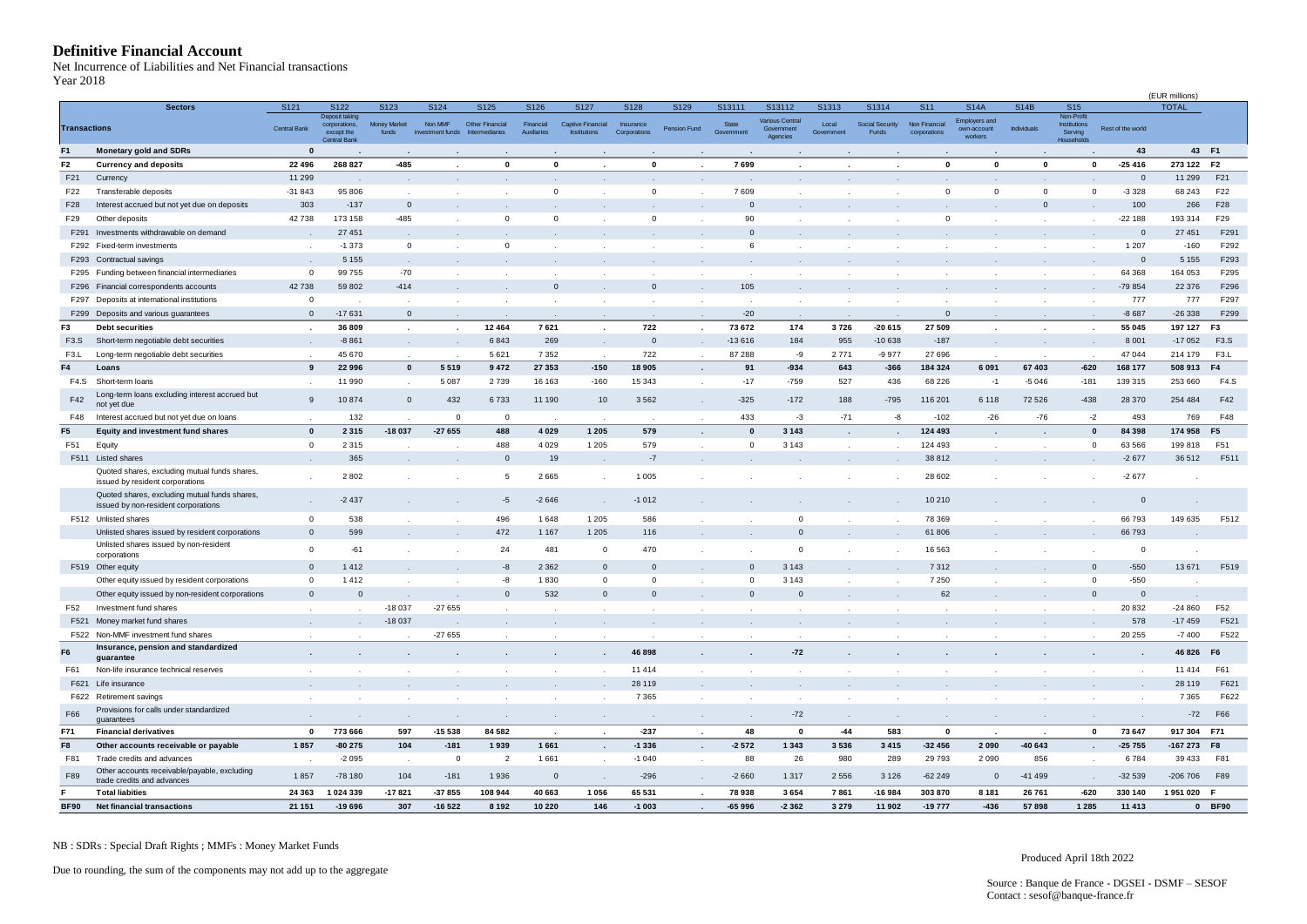#### <span id="page-5-0"></span>**Definitive Revaluation Account**

| Year 2018                 | <b>Definitive Revaluation Account</b><br>Changes in Assets due to Nominal Holding Gains and Losses |                      |                                         |                             |                  |                         |                          |                           |                   |                      |                                |                                         |                              |                          |                                  |                                                    |                            |                                                      |                        |                        |                           |
|---------------------------|----------------------------------------------------------------------------------------------------|----------------------|-----------------------------------------|-----------------------------|------------------|-------------------------|--------------------------|---------------------------|-------------------|----------------------|--------------------------------|-----------------------------------------|------------------------------|--------------------------|----------------------------------|----------------------------------------------------|----------------------------|------------------------------------------------------|------------------------|------------------------|---------------------------|
|                           |                                                                                                    |                      |                                         |                             |                  |                         |                          |                           |                   |                      |                                |                                         |                              |                          |                                  |                                                    |                            |                                                      |                        | (EUR millions)         |                           |
| <b>Transactions</b>       | <b>Sectors</b>                                                                                     | S121<br>Central Bank | S122<br>Deposit taking<br>corporations, | S123<br><b>Money Market</b> | S124<br>Non MMF  | S125<br>Other Financial | S126<br>Financial        | S127<br>Captive Financial | S128<br>Insurance | S129<br>Pension Fund | S13111<br>State                | S13112<br>Various Central<br>Government | S1313<br>Local               | S1314<br>Social Security | S <sub>11</sub><br>Non Financial | <b>S14A</b><br><b>Employers and</b><br>own-account | <b>S14B</b><br>Individuals | S <sub>15</sub><br>Non-Profit<br><b>Institutions</b> | Rest of the world      | <b>TOTAL</b>           |                           |
|                           |                                                                                                    |                      | except the<br>Central Bank              | funds                       | investment funds | htermediaries           | Auxiliaries              | <b>Institutions</b>       | Corporations      |                      | Government                     | Agencies                                | Government                   | Funds                    | corporations                     | workers                                            |                            | Serving<br>Household:                                |                        |                        |                           |
| F <sub>1</sub>            | <b>Monetary gold and SDRs</b>                                                                      | 3317                 |                                         |                             |                  |                         |                          |                           |                   |                      |                                |                                         |                              |                          |                                  |                                                    |                            |                                                      | 282                    | 3 598 F1               |                           |
| F <sub>2</sub><br>F21     | <b>Currency and deposits</b><br>Currency                                                           | 1801<br>$\mathbf{0}$ | 19532<br>$\overline{0}$                 | $\mathbf 0$                 | 156              | 744                     | $\mathbf{1}$             |                           | 49<br>$\mathbf 0$ |                      | $\mathbf 0$<br>$\overline{0}$  | $\mathbf{0}$<br>$\overline{0}$          | $\mathbf{0}$<br>$\mathbf{0}$ | $-66$<br>$\mathbf{0}$    | 1 1 0 8<br>$\mathbf 0$           | 9<br>$\mathbf{0}$                                  | 822<br>$\mathbf{0}$        | 10<br>$\mathbf 0$                                    | 32 814<br>$\mathbf{0}$ | 56 980<br>$\mathbf{0}$ | F <sub>2</sub><br>F21     |
| F22                       | Transferable deposits                                                                              | $-512$               | 1 4 0 2                                 | $^{\circ}$                  | 138              | 31                      | $\mathbf{0}$             |                           | 40                | $\sim$               | $\mathbf{0}$                   | $^{\circ}$                              | $^{\circ}$                   | 10                       | 890                              | 8                                                  | 700                        | 8                                                    | 1987                   | 4702                   | F22                       |
| F28                       | Interest accrued but not yet due on deposits                                                       | $\mathbf 0$          | 43                                      | $\mathbf{0}$                | $\mathbf 0$      | $\mathbf 0$             |                          |                           | $\mathbf{0}$      |                      | $\mathbf{0}$                   | $\overline{0}$                          | $\mathbf{0}$                 | $\mathbf{0}$             | $\mathbf 0$                      | $\mathbf{0}$                                       | $\mathbf{0}$               | $\mathbf 0$                                          | 29                     | 72                     | F28                       |
| F <sub>29</sub>           | Other deposits                                                                                     | 2312                 | 18 0 88                                 | $\mathbf 0$                 | 18               | 713                     | $\mathbf{1}$             |                           | 9                 |                      | $\mathbf{0}$                   | $\mathbf 0$                             | $\mathbf 0$                  | $-76$                    | 218                              | $\mathbf{1}$                                       | 122                        | $\overline{2}$                                       | 30799                  | 52 206                 | F29                       |
| F291                      | Investments withdrawable on demand                                                                 |                      | $\mathbf{0}$                            |                             |                  | $\mathbf 0$             |                          |                           | $\mathbf 0$       |                      |                                | $\overline{0}$                          | $\mathbf{0}$                 |                          | $\mathbf 0$                      | $\Omega$                                           | $\mathbf{0}$               | $\mathbf 0$                                          | $\mathbf{0}$           | $\mathbf 0$            | F291                      |
|                           | F292 Fixed-term investments                                                                        | $\mathbf 0$          | $\mathbf 0$                             |                             | $\mathsf 0$      | $\mathbf{0}$            | $\overline{1}$           |                           | 9                 |                      | $\mathbf{0}$                   | $\mathbf{0}$                            | $\mathbf 0$                  | $\mathbf 0$              | 218                              | $\mathbf{1}$                                       | 122                        | $\overline{2}$                                       | 1 2 9 9                | 1651                   | F292                      |
| F293                      | Contractual savings                                                                                |                      | $\mathbf 0$                             |                             |                  | $\mathbf{0}$            |                          |                           |                   |                      |                                |                                         |                              |                          | $\mathbf 0$                      | $\mathbf{0}$                                       | $\mathbf{0}$               | $\mathbf 0$                                          | $\mathbf{0}$           | $\mathbf{0}$           | F293                      |
| F295                      | Funding between financial intermediaries                                                           | 1 0 5 3              | 5700                                    | 0                           | $\mathbf 0$      | $\mathbf 0$             | $\sim$                   |                           |                   |                      |                                |                                         |                              |                          |                                  |                                                    | $\sim$                     |                                                      | 16870                  | 23 6 23                | F295                      |
| F296                      | nancial correspondents accounts                                                                    | 1 1 8 8              | 12 3 8 8                                | $\mathbf{0}$                | 18               | 713                     | $\mathbf{0}$             |                           | $\mathbf{0}$      |                      |                                |                                         |                              |                          |                                  |                                                    | $\ddot{\phantom{0}}$       | $\mathbf{r}$                                         | 12 630                 | 26 937                 | F296                      |
| F297                      | Deposits at international institutions                                                             | 71                   |                                         |                             |                  |                         |                          |                           |                   |                      |                                |                                         |                              |                          |                                  |                                                    |                            |                                                      | $^{\circ}$             | 71                     | F297                      |
|                           | F299 Deposits and various guarantees                                                               |                      | $\mathbf 0$                             | $\mathbf{0}$                | $\mathbf{0}$     | $\overline{0}$          |                          |                           | $\mathbf{0}$      | $\sim$               | $\mathbf{0}$                   | $\mathbf{0}$                            | $\Omega$                     | $-76$                    | $\mathbf 0$                      | $\mathbf{0}$                                       | $\mathbf{0}$               | $\mathbf{0}$                                         | $\mathbf{0}$           | $-76$                  | F299                      |
| F3                        | <b>Debt securities</b>                                                                             | $-8400$              | $-18287$                                | 220                         | $-4706$          | 618                     | $-323$                   | $\mathbf 0$               | $-34002$          | $\cdot$              | $\mathbf 0$                    | $-43$                                   | $\overline{1}$               | $-622$                   | $-1002$                          |                                                    | $-1519$                    | $-57$                                                | $-20777$               | $-88898$               | F <sub>3</sub>            |
| F3.S<br>F <sub>3</sub> .L | Short-term negotiable debt securities<br>Long-term negotiable debt securities                      | 2 3 2 9<br>$-10729$  | $-5076$<br>$-13211$                     | 221<br>$-1$                 | 91<br>-4797      | 30<br>588               | 8<br>$-330$              | $\mathbb O$<br>$\circ$    | 30<br>$-34032$    |                      | $\overline{0}$<br>$\mathbf{0}$ | $\overline{0}$<br>$-43$                 | $-1$<br>$\overline{2}$       | $-2$<br>$-619$           | 141<br>$-1144$                   |                                                    | 28<br>$-1546$              | $\mathbf 0$<br>$-57$                                 | 2881<br>$-23658$       | 679<br>$-89577$        | F3.S<br>F <sub>3</sub> .L |
| F4                        | Loans                                                                                              |                      | 17982                                   | $\mathbf 0$                 | $\mathbf{0}$     | 591                     | $-10$                    | $\mathbf{0}$              | 12                | $\sim$               | 16                             | $\mathbf 0$                             | $\mathbf{0}$                 | $\bf{0}$                 | 5 3 5 7                          | $\mathbf{0}$                                       | $\mathbf{0}$               | $\mathbf{0}$                                         | 2752                   | 26 700                 | F4                        |
| F4.S                      | Short-term loans                                                                                   | $\overline{0}$       | 13 267                                  | $\mathbf 0$                 | $\mathbf 0$      | 590                     | $-10$                    | $\sim$                    | 12                | $\cdot$<br>$\sim$    | $\mathbf{0}$                   | $\mathbf 0$                             | $\mathbf 0$                  | $^{\circ}$               | 5 3 5 7                          | $\mathbf 0$                                        | $\mathbf{0}$               | $\mathbf 0$                                          | 2 2 9 9                | 21 515                 | F4.S                      |
| F42                       | Long-term loans excluding interest accrued but<br>not yet due                                      | $\mathbf 0$          | 4677                                    | $\mathbf 0$                 | $\mathbb O$      | $\overline{1}$          | $\mathbf{0}$             | $\mathbb O$               | $\mathbf 0$       | $\epsilon$           | 16                             | $\mathbf 0$                             | $\mathbf{0}$                 | $\mathbf{0}$             | $\mathbf 0$                      | $\mathbf{0}$                                       | $\mathbb O$                | $\overline{0}$                                       | 453                    | 5 1 4 6                | F42                       |
| F48                       | Interest accrued but not yet due on loans                                                          | $\mathbf 0$          | 39                                      | $^{\circ}$                  | $\mathbf 0$      | $\mathbf 0$             |                          |                           |                   |                      | $\mathbf{0}$                   | $\overline{0}$                          | $\mathbf 0$                  | $\mathbf 0$              | $\mathbf 0$                      | $^{\circ}$                                         | $\mathbf 0$                |                                                      | $\mathbf 0$            | 39                     | F48                       |
| F <sub>5</sub>            | Equity and investment fund shares                                                                  | $-535$               | $-14575$                                | $\mathbf{0}$                | $-66994$         | $-5956$                 | -49 210                  | $-8066$                   | $-30348$          | $\cdot$              | $-3657$                        | $-3320$                                 | 888                          | $-9829$                  | -459 218                         |                                                    | $-95213$                   | $-635$                                               | $-127915$              | $-874581$              | F <sub>5</sub>            |
| F51                       | Equity                                                                                             | $-44$                | $-14271$                                | $^{\circ}$                  | $-51652$         | $-5608$                 | -48 903                  | $-8064$                   | $-2261$           | $\sim$               | $-3657$                        | $-2807$                                 | 892                          | $-4263$                  | 458 281                          | $\sim$                                             | -59 507                    | $-138$                                               | -118 874               | $-777438$              | F51                       |
|                           | F511 Listed shares                                                                                 | $-44$                | $-14150$                                | $\mathbf 0$                 | $-52196$         | $-5608$                 | $-6068$                  | $-7406$                   | $-10660$          | $\sim$               | $-7343$                        | $-3009$                                 | $-2$                         | $-4263$                  | $-64170$                         | $\ddot{\phantom{1}}$                               | $-32294$                   | $-138$                                               | $-78060$               | $-285410$              | F511                      |
|                           | Quoted shares, excluding mutual funds shares,<br>issued by resident corporations                   | 10                   | $-9408$                                 | $^{\circ}$                  | $-25769$         | $-1419$                 | $-5890$                  | $-7406$                   | $-6978$           |                      | $-7339$                        | $-3009$                                 | $-2$                         | $-3322$                  | $-49027$                         |                                                    | $-27889$                   | $-129$                                               | -78 060                |                        |                           |
|                           | Quoted shares, excluding mutual funds shares,<br>issued by non-resident corporations               | $-54$                | $-4742$                                 | $\mathbf{0}$                | $-26427$         | -4 189                  | $-178$                   | $\mathbb O$               | $-3682$           |                      | $-4$                           | $\overline{0}$                          |                              | $-941$                   | $-15143$                         |                                                    | $-4404$                    | $-8$                                                 |                        |                        |                           |
|                           | F512 Unlisted shares                                                                               | $\mathbf 0$          | $-1988$                                 |                             | 544              | $-1$                    | $-42045$                 | $-815$                    | 1443              |                      | 139                            | 150                                     | $^{\circ}$                   | $^{\circ}$               | -417 591                         |                                                    | $-47948$                   |                                                      | -46 926                | -555 037               | F512                      |
|                           | Unlisted shares issued by resident corporations                                                    | $\mathbf{0}$         | $-1863$                                 | $\mathbf{0}$                | 1986             | $-1$                    | $-40355$                 | $-793$                    | 1 0 3 6           |                      | 139                            | 150                                     | $\Omega$                     | $\mathbf{0}$             | -303 709                         |                                                    | $-47948$                   | $\mathbf 0$                                          | $-46926$               |                        |                           |
|                           | Unlisted shares issued by non-resident<br>corporations                                             | $\mathbf 0$          | $-125$                                  |                             | $-1442$          | 0                       | $-1690$                  | $-22$                     | 407               |                      |                                |                                         |                              |                          | $-113881$                        |                                                    |                            |                                                      | $\sim$                 |                        |                           |
|                           | F519 Other equity                                                                                  | $\mathbf{0}$         | 1866                                    |                             |                  | $\overline{1}$          | $-790$                   | 157                       | 6956              |                      | 3547                           | 51                                      | 894                          | $\mathbf{0}$             | 23 4 79                          |                                                    | 20735                      |                                                      | 6 1 1 2                | 63 009                 | F519                      |
|                           | Other equity issued by resident corporations                                                       | $\mathbf 0$          | 1866                                    | $\mathbf 0$                 | $\mathbf 0$      | $\mathbf{1}$            | $-790$                   | 157                       | 6 1 4 8           | $\sim$               | 3 0 5 6                        | 51                                      | 894                          | $\mathbf 0$              | 19868                            |                                                    | 20735                      | $\mathbf 0$                                          | 6 1 1 2                |                        |                           |
|                           | Other equity issued by non-resident corporations                                                   | $\mathbf{0}$         |                                         |                             |                  | $\sim$                  |                          | $\sim$                    | 808               | $\sim$               | 491                            |                                         |                              |                          | 3611                             | $\ddot{\phantom{a}}$                               |                            | $\cdot$                                              |                        |                        |                           |
| F52                       | Investment fund shares                                                                             | $-491$               | $-303$                                  | $\mathbf{0}$                | $-15342$         | $-347$                  | $-307$                   | $-2$                      | $-28087$          | $\cdot$              | $\mathbf{0}$                   | $-513$                                  | -5                           | $-5565$                  | $-937$                           | $\sim$                                             | $-35706$                   | $-497$                                               | $-9041$                | $-97143$               | F52                       |
| F521                      | Money market fund shares                                                                           | $\Omega$             | $\mathbf 0$                             | $\mathbf{0}$                | $-446$           | $\mathbf 0$             | $\mathbf{0}$             | $\mathbf 0$               | $-241$            | $\sim$               | $\overline{0}$                 | $\overline{0}$                          | $-5$                         | 10                       | 1 0 7 7                          | $\ddot{\phantom{a}}$                               | $\overline{0}$             | $\mathbf 0$                                          | $-142$                 | 254                    | F521                      |
|                           | F522 Non-MMF investment fund shares                                                                | $-491$               | $-303$                                  | $\Omega$                    | $-14896$         | $-347$                  | $-307$                   | $-2$                      | $-27846$          | $\cdot$              | $\Omega$                       | $-513$                                  | $\Omega$                     | $-5575$                  | $-2014$                          |                                                    | $-35706$                   | $-497$                                               | $-8899$                | -97 397                | F522                      |
| F <sub>6</sub>            | Insurance, pension and standardized<br>guarantee                                                   |                      | $-57$                                   |                             |                  |                         |                          |                           | $-2369$           |                      |                                |                                         |                              |                          | $-1639$                          | $-251$                                             | $-62884$                   | $-3$                                                 | $-390$                 | $-67594$               | F <sub>6</sub>            |
| F61                       | Non-life insurance technical reserves                                                              |                      | $-57$                                   | $\sim$                      |                  | $\cdot$                 | $\overline{\phantom{a}}$ | $\sim$                    | $-2369$           | $\sim$               |                                | $\sim$                                  | $\mathbf 0$                  |                          | $-1639$                          | $-251$                                             | $-3437$                    | $-3$                                                 | 109                    | $-7648$                | F61                       |
|                           | F621 Life insurance                                                                                |                      |                                         |                             |                  |                         |                          |                           |                   |                      |                                |                                         |                              |                          |                                  |                                                    | $-59448$                   |                                                      | $-499$                 | -59 947                | F621                      |
|                           | F622 Retirement savings                                                                            |                      | $\cdot$                                 | $\cdot$                     |                  | $\cdot$                 | $\cdot$                  | $\sim$                    | $\sim$            | $\sim$               |                                | $\cdot$                                 | $\cdot$                      |                          | $\blacksquare$                   | $\cdot$                                            | $\mathbf 0$                | $\cdot$                                              | $\mathbf 0$            | $^{\circ}$             | F622                      |
| F66                       | Provisions for calls under standardized<br>guarantees                                              |                      | $\mathbf{0}$                            | $\sim$                      | $\blacksquare$   | $\sim$                  | $\sim$                   | $\sim$                    | $\sim$            | $\sim$               | $\sim$                         | $\sim$                                  | $\sim$                       | $\sim$                   | $\sim$                           | $\sim$                                             | $\sim$                     | $\sim$                                               | $\sim$                 | $\overline{0}$         | F66                       |
| F71                       | <b>Financial derivatives</b>                                                                       | $\mathbf 0$          | $-742156$                               | $-107$                      | 18920            | $-100681$               | $\sim$                   | $\overline{\phantom{a}}$  | 0                 | $\sim$               | $\mathbf 0$                    | $\mathbf 0$                             | $\ddot{\phantom{a}}$         | $-221$                   | $-1$                             | $\sim$                                             | $\mathbf{r}$               | $\mathbf 0$                                          | $-108126$              | -932 372 F71           |                           |
| F8                        | Other accounts receivable or payable                                                               | $\mathbf{0}$         | $\bf{0}$                                | $\mathbf{0}$                | $\mathbf 0$      | $\mathbf{0}$            | $\mathbf{0}$             | $\cdot$                   | $\mathbf{0}$      | $\sim$               | $\mathbf{0}$                   | $\mathbf{0}$                            | $\mathbf{0}$                 | $\mathbf{0}$             | 1 0 8 0                          | $\mathbf{0}$                                       | $\mathbf{0}$               | $\mathbf{0}$                                         | 2692                   | 3772 F8                |                           |
| F81                       | Trade credits and advances                                                                         |                      | 0                                       | $\mathbf{r}$                | $\circ$          | $\mathbf{0}$            | $\mathbf 0$              | $\sim$                    | $\mathbf 0$       | $\sim$               | $\mathbf{0}$                   | $\mathbf 0$                             | $\mathbf 0$                  | $\mathbf 0$              | 1 0 8 0                          | $\mathbf 0$                                        | $\mathbf 0$                | $\mathbf{0}$                                         | 2692                   | 3772                   | F81                       |
| F89                       | Other accounts receivable/payable, excluding<br>trade credits and advances                         | $\mathbf{0}$         | $\mathbf{0}$                            | $\mathbf{0}$                | $\mathbf{0}$     | $\mathbf{0}$            | $\mathbf{0}$             | $\sim$                    | $\mathbf{0}$      | $\sim$               |                                | $\sim$                                  | $\sim$                       | $\sim$                   | $\mathbf{0}$                     | $\mathbf{0}$                                       | $\mathbf{0}$               |                                                      | $\mathbf{0}$           |                        | 0 F89                     |
| F.                        | <b>Total assets</b>                                                                                | $-3818$              | -737 561                                | 113                         | $-52624$         | $-104684$               | -49 542                  | $-8066$                   | $-66658$          | $\cdot$              | $-3641$                        | $-3363$                                 | 888                          | $-10738$                 | -454 316                         | $-242$                                             | -158 794                   | $-685$                                               | $-218667$              | -1872396 F             |                           |
| <b>BF90</b>               | Changes in net worth due to nominal<br>holding gains and losses                                    | $\bullet$            | $\cdot$                                 | $\bullet$                   |                  | $\cdot$                 | $\sim$                   | $\sim$                    | $\sim$            | $\sim$               | $\sim$                         | $\sim$                                  | $\sim$                       | $\sim$                   | $\sim$                           | $\sim$                                             | $\sim$                     | $\sim$                                               |                        |                        | . BF90                    |

NB : SDRs : Special Draft Rights ; MMFs : Money Market Funds

Due to rounding, the sum of the components may not add up to the aggregate

Produced April 18th 2022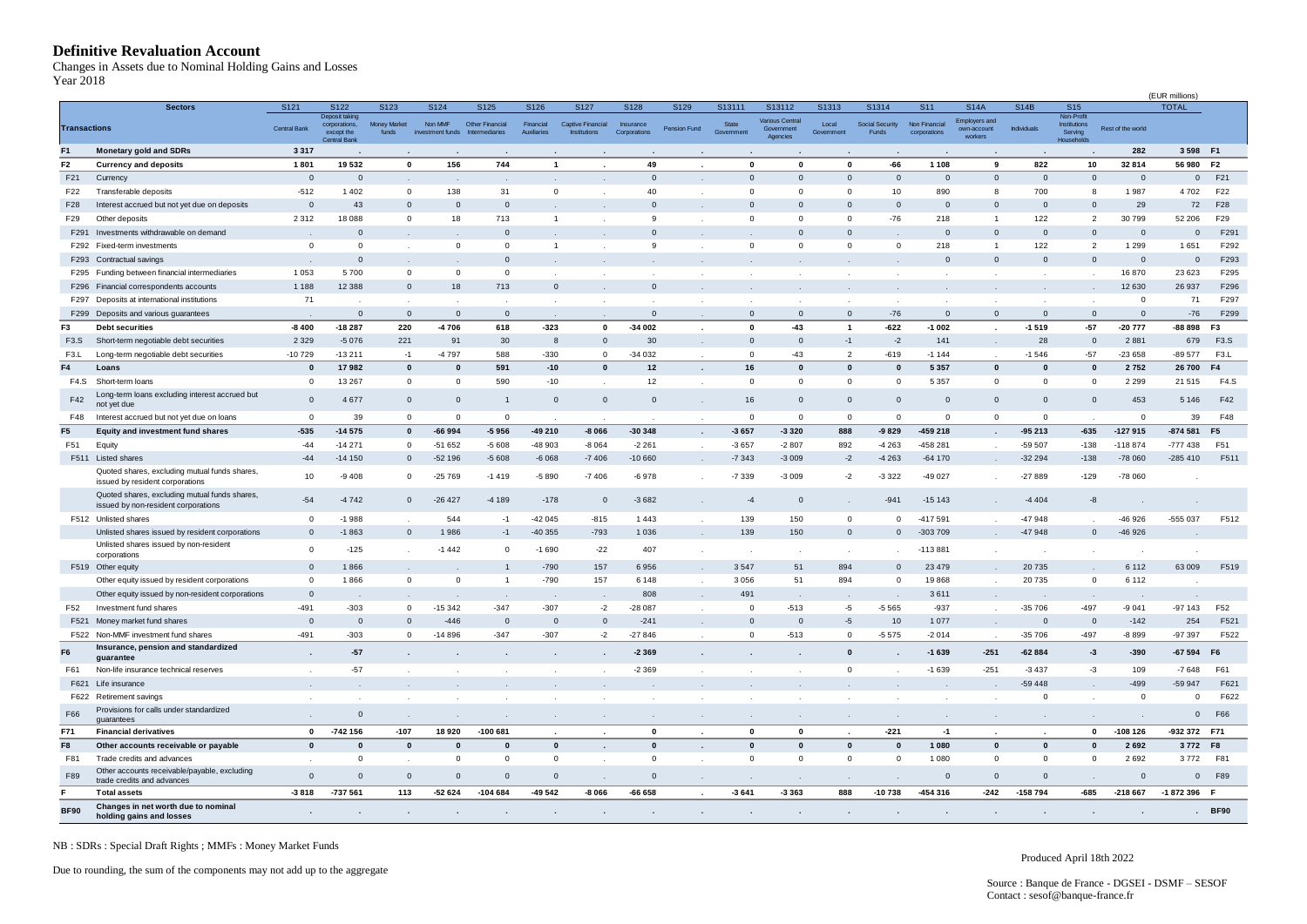#### <span id="page-6-0"></span>**Definitive Revaluation Account**

|                     | <b>Definitive Revaluation Account</b><br>Changes in Liabilities due to Nominal Holding Gains and Losses |              |                             |                              |                  |                                  |                          |                                          |                           |              |                     |                        |                     |                              |                               |                        |                      |                                |                   |                |                   |
|---------------------|---------------------------------------------------------------------------------------------------------|--------------|-----------------------------|------------------------------|------------------|----------------------------------|--------------------------|------------------------------------------|---------------------------|--------------|---------------------|------------------------|---------------------|------------------------------|-------------------------------|------------------------|----------------------|--------------------------------|-------------------|----------------|-------------------|
| Year 2018           |                                                                                                         |              |                             |                              |                  |                                  |                          |                                          |                           |              |                     |                        |                     |                              |                               |                        |                      |                                |                   | (EUR millions) |                   |
|                     | <b>Sectors</b>                                                                                          | S121         | S122                        | S123                         | S124             | S125                             | S126                     | S127                                     | S128                      | S129         | S13111              | S13112                 | S1313               | S1314                        | S <sub>11</sub>               | <b>S14A</b>            | <b>S14B</b>          | S <sub>15</sub>                |                   | <b>TOTAL</b>   |                   |
|                     |                                                                                                         |              | Deposit taking              |                              | Non MMF          |                                  |                          |                                          |                           |              |                     | Various Central        |                     |                              |                               | <b>Employers and</b>   |                      | Non-Profit                     |                   |                |                   |
| <b>Transactions</b> |                                                                                                         | Central Bank | corporations,<br>except the | <b>Money Market</b><br>funds | investment funds | Other Financial<br>htermediaries | Financial<br>Auxiliaries | Captive Financial<br><b>Institutions</b> | Insurance<br>Corporations | Pension Fund | State<br>Government | Government<br>Agencies | Local<br>Government | Social Security<br>Funds     | Non Financial<br>corporations | own-account<br>workers | Individuals          | <b>Institutions</b><br>Serving | Rest of the world |                |                   |
|                     |                                                                                                         |              | Central Bank                |                              |                  |                                  |                          |                                          |                           |              |                     |                        |                     |                              |                               |                        |                      | Household:                     |                   |                |                   |
| F <sub>1</sub>      | Monetary gold and SDRs                                                                                  | 282          |                             |                              |                  |                                  |                          |                                          |                           |              |                     |                        |                     |                              |                               |                        |                      |                                | 3317              | 3 598 F1       |                   |
| F <sub>2</sub>      | <b>Currency and deposits</b>                                                                            | 2836         | 36 501                      | $\mathbf 0$                  |                  | $\Omega$                         | $\mathbf{0}$             |                                          | $\mathbf 0$               |              | $\mathbf 0$         | $\mathbf{0}$           |                     | $\mathbf{0}$<br>$\mathbf{0}$ | $\mathbf{0}$                  | $\mathbf{0}$           | $\mathbf 0$          | $\Omega$                       | 17642             | 56 980         | F <sub>2</sub>    |
| F21                 | Currency                                                                                                | $\mathbf{0}$ | $\mathbf 0$                 |                              |                  |                                  |                          |                                          |                           |              | $\mathbf{0}$        |                        |                     |                              |                               |                        |                      |                                | $\mathbf{0}$      | $\mathbf{0}$   | F21               |
| F22                 | Transferable deposits                                                                                   | $\mathbf 0$  | 3 2 9 8                     | $\mathbf{r}$                 |                  | $\cdot$                          | $^{\circ}$               |                                          | $^{\circ}$                | $\sim$       | $\mathbf{0}$        |                        |                     |                              | 0                             | $^{\circ}$             | $\mathsf 0$          | $\circ$                        | 1 4 0 4           | 4702           | F <sub>22</sub>   |
| F28                 | Interest accrued but not yet due on deposits                                                            | $\mathbf{0}$ | 48                          | $\mathbf{0}$                 |                  |                                  |                          |                                          |                           |              | $\mathbf{0}$        | $\mathbf 0$            |                     | $\mathbf{0}$<br>$\mathbf{0}$ |                               |                        | $\mathbf{0}$         |                                | 24                | 72             | F28               |
| F <sub>29</sub>     | Other deposits                                                                                          | 2836         | 33 155                      | $\mathbf{0}$                 |                  | $\mathbf{0}$                     | $\mathbf 0$              |                                          | $\mathsf 0$               |              | $\mathbf{0}$        | $\mathbf 0$            |                     | $\mathbf 0$                  | $\mathbf 0$                   |                        | $\cdot$              | $\cdot$                        | 16 214            | 52 206         | F29               |
| F291                | Investments withdrawable on demand                                                                      |              | $\overline{0}$              |                              |                  |                                  |                          |                                          |                           |              | $\overline{0}$      |                        |                     |                              |                               |                        |                      |                                | $\mathsf 0$       | $\mathbf 0$    | F291              |
|                     | F292 Fixed-term investments                                                                             |              | 1650                        | $\mathbf{0}$                 |                  | $\mathbf{0}$                     |                          |                                          |                           |              | $\mathbf{0}$        | $\mathbf 0$            |                     | $\mathbf 0$                  |                               |                        |                      |                                | $\overline{1}$    | 1651           | F292              |
| F293                | Contractual savings                                                                                     |              | $\mathbf 0$                 |                              |                  |                                  |                          |                                          |                           |              |                     |                        |                     |                              |                               |                        |                      |                                | $\mathbf{0}$      | $\mathbf 0$    | F293              |
| F295                | Funding between financial intermediaries                                                                | $\mathbf 0$  | 17485                       | $\mathbf{0}$                 |                  | $\cdot$                          | $\sim$                   |                                          |                           |              |                     |                        |                     |                              |                               |                        | $\cdot$              | $\mathbf{r}$                   | 6 1 3 9           | 23 6 23        | F295              |
| F296                | nancial correspondents accounts                                                                         | 2836         | 14 096                      | $\mathbf{0}$                 |                  | $\cdot$                          | $\mathbf{0}$             |                                          | $\mathbf 0$               |              | $\mathbf{0}$        |                        |                     |                              |                               |                        | $\ddot{\phantom{a}}$ |                                | 10 004            | 26 937         | F296              |
| F297                | Deposits at international institutions                                                                  | $\mathbf 0$  |                             |                              |                  | $\epsilon$                       |                          |                                          |                           |              |                     |                        |                     |                              |                               |                        | $\mathbf{r}$         |                                | 71                | 71             | F297              |
|                     | F299 Deposits and various guarantees                                                                    | $\mathbf{0}$ | $-76$                       | $\mathbf{0}$                 |                  | $\sim$                           |                          | $\sim$                                   |                           | $\sim$       | $\mathbf{0}$        | $\mathbf 0$            |                     |                              | $\mathbf 0$                   |                        | $\sim$               | $\sim$                         | $\mathbf{0}$      | $-76$          | F299              |
| F3                  | <b>Debt securities</b>                                                                                  |              | $-28601$                    | $\sim$                       | $\cdot$          | 27                               | $-2738$                  | $\cdot$                                  | $-1568$                   | $\epsilon$   | $-20338$            | $-2$                   | 30                  | $-862$                       | $-17853$                      |                        | $\sim$               | $\epsilon$                     | $-16993$          | $-88898$       | F <sub>3</sub>    |
| F <sub>3.</sub> S   | Short-term negotiable debt securities                                                                   |              | $-9483$                     |                              |                  | 4828                             | 22                       |                                          | $\mathbf{0}$              |              | $\overline{2}$      | $\mathbf 0$            |                     | 1037<br>$-3$                 | 50                            |                        | $\cdot$              |                                | 4 2 2 6           | 679            | F3.S              |
| F <sub>3</sub> .L   | Long-term negotiable debt securities                                                                    |              | $-19118$                    | $\mathbf{r}$                 |                  | -4 801                           | $-2760$                  |                                          | $-1568$                   | $\mathbf{r}$ | $-20340$            | $-2$                   | 33                  | $-1899$                      | $-17903$                      |                        |                      |                                | $-21218$          | $-89577$       | F <sub>3</sub> .L |
| F4                  | Loans                                                                                                   | $\mathbf{0}$ | 66                          | $\pmb{0}$                    | 58               | 1460                             | 191                      | $\pmb{0}$                                | 85                        | $\cdot$      | $\mathbf{0}$        | $\mathbf{0}$           |                     | $\mathbf{0}$<br>0            | 2963                          | 27                     | 856                  | $\mathbf{1}$                   | 20 994            | 26 700         | F4                |
| F4.S                | Short-term loans                                                                                        |              | 0                           | $\sim$                       | 56               | 994                              | 171                      | $\sim$                                   | 66                        | $\sim$       | $\mathbf{0}$        | $\mathbf 0$            |                     | $\mathbf 0$<br>$\mathbf 0$   | 2 4 9 4                       | $\mathbf{0}$           | 40                   | $\mathbf 0$                    | 17 693            | 21 515         | F4.S              |
| F42                 | Long-term loans excluding interest accrued but<br>not yet due                                           | $\mathbf 0$  | 66                          | $\overline{0}$               | $\overline{2}$   | 465                              | 20                       | $\mathbf 0$                              | 20                        | $\cdot$      | $\mathbf{0}$        | $\overline{0}$         |                     | $\mathbf{0}$<br>$\mathbf{0}$ | 457                           | 26                     | 816                  | $\mathbf 0$                    | 3 2 7 4           | 5 1 4 6        | F42               |
| F48                 | Interest accrued but not yet due on loans                                                               |              | $^{\circ}$                  |                              | $\mathbf 0$      | $\mathbf 0$                      |                          |                                          |                           |              | $\mathbf{0}$        | $\mathbf 0$            |                     | $\mathbf 0$<br>$\mathbf 0$   | 12                            | $\mathbf 0$            | $\mathbf 0$          | $\mathbf 0$                    | 27                | 39             | F48               |
| F <sub>5</sub>      | <b>Equity and investment fund shares</b>                                                                | 6736         | -93 859                     | 201                          | $-74255$         | $-5741$                          | -43 683                  | $-7324$                                  | 8506                      | $\cdot$      | $\mathbf{0}$        | $\mathbf{0}$           |                     |                              | -470 841                      |                        |                      | 384                            | -194 704          | $-874581$      | F <sub>5</sub>    |
| F51                 | Equity                                                                                                  | 6736         | -93 859                     |                              |                  | -5741                            | -43 683                  | $-7324$                                  | 8506                      |              | $^{\circ}$          | $^{\circ}$             |                     | $\mathbf{r}$<br>$\mathbf{r}$ | -470 841                      |                        | $\mathbf{r}$         | 384                            | -171 615          | $-777438$      | F51               |
|                     | F511 Listed shares                                                                                      |              | $-60870$                    |                              |                  | $-36$                            | $-20137$                 |                                          | 620                       |              |                     |                        |                     |                              | $-145216$                     |                        |                      |                                | -59 772           | $-285410$      | F511              |
|                     | Quoted shares, excluding mutual funds shares,                                                           |              | $-33421$                    |                              |                  | $-36$                            | $-13197$                 |                                          | 527                       |              |                     |                        |                     |                              | $-101452$                     |                        |                      |                                | -59 772           |                |                   |
|                     | issued by resident corporations                                                                         |              |                             |                              |                  |                                  |                          |                                          |                           |              |                     |                        |                     |                              |                               |                        |                      |                                |                   |                |                   |
|                     | Quoted shares, excluding mutual funds shares,<br>issued by non-resident corporations                    |              | $-27448$                    |                              |                  | $\mathbf 0$                      | $-6941$                  |                                          | 92                        |              |                     |                        |                     |                              | -43 763                       |                        |                      |                                | $\mathbf{0}$      |                |                   |
|                     | F512 Unlisted shares                                                                                    | $\mathbf 0$  | $-39263$                    |                              |                  | $-5376$                          | $-22869$                 | $-7348$                                  | 5795                      |              |                     | $\mathbf 0$            |                     |                              | -369 223                      |                        |                      |                                | $-116753$         | -555 037       | F512              |
|                     | Unlisted shares issued by resident corporations                                                         | $\mathbf{0}$ | $-36016$                    |                              |                  | $-5095$                          | $-19372$                 | $-7348$                                  | 4 1 4 0                   |              |                     | $\mathbf 0$            |                     |                              | $-327665$                     |                        |                      |                                | $-116753$         |                |                   |
|                     | Unlisted shares issued by non-resident                                                                  | 0            | $-3247$                     |                              |                  | $-280$                           | $-3496$                  | $\mathbf{0}$                             | 1655                      |              |                     | $\mathbf 0$            |                     |                              | $-41558$                      |                        |                      |                                | $\mathbf{0}$      |                |                   |
|                     | corporations                                                                                            |              |                             |                              |                  |                                  |                          |                                          |                           |              |                     |                        |                     |                              |                               |                        |                      |                                |                   |                |                   |
|                     | F519 Other equity                                                                                       | 6736         | 6 2 7 4                     |                              |                  | $-330$                           | $-678$                   | 25                                       | 2 0 9 1                   |              | $\Omega$            | $\Omega$               |                     |                              | 43 598                        |                        |                      | 384                            | 4910              | 63 009         | F519              |
|                     | Other equity issued by resident corporations                                                            | 6736         | 6 2 7 4                     |                              |                  | $-330$                           | $-344$                   | 25                                       | 2 0 9 1                   |              | $\mathbf{0}$        | $\overline{0}$         |                     |                              | 37 152                        |                        |                      | 384<br>$\mathbf 0$             | 4910              |                |                   |
|                     | Other equity issued by non-resident corporations                                                        | $\mathbf 0$  | $\mathbf 0$                 | $\sim$                       |                  | $\mathbf 0$                      | $-334$                   | $\mathbb O$                              | $\mathbf 0$               | $\sim$       | $\mathbf{0}$        | $\mathbf 0$            |                     |                              | 6446                          |                        |                      |                                | $\mathsf{O}$      |                |                   |
| F52                 | Investment fund shares                                                                                  |              |                             | 201                          | $-74255$         | $\cdot$                          |                          | $\sim$                                   |                           |              |                     |                        |                     |                              |                               |                        |                      | $\cdot$                        | $-23089$          | $-97143$       | F52               |
| F521                | Money market fund shares                                                                                |              | $\sim$                      | 201                          |                  | $\sim$                           | $\ddot{\phantom{1}}$     |                                          |                           |              |                     |                        |                     |                              |                               |                        | $\ddot{\phantom{a}}$ | $\sim$                         | 53                | 254            | F521              |
|                     | F522 Non-MMF investment fund shares                                                                     |              |                             |                              | $-74255$         | $\cdot$                          |                          |                                          |                           |              |                     |                        |                     |                              |                               |                        |                      |                                | $-23142$          | -97 397        | F522              |
| F <sub>6</sub>      | Insurance, pension and standardized<br>guarantee                                                        |              |                             |                              |                  |                                  |                          |                                          | $-67594$                  |              |                     | $\bf{0}$               |                     |                              |                               |                        |                      |                                |                   | $-67594$       | F <sub>6</sub>    |
| F61                 | Non-life insurance technical reserves                                                                   |              | $\sim$                      | $\sim$                       |                  | $\cdot$                          | $\cdot$                  | $\sim$                                   | $-7648$                   | $\sim$       |                     | $\sim$                 |                     | $\sim$                       | $\cdot$                       | $\cdot$                |                      | $\cdot$                        | $\sim$            | $-7648$        | F61               |
|                     | F621 Life insurance                                                                                     |              |                             |                              |                  |                                  |                          |                                          | -59 947                   |              |                     |                        |                     |                              |                               |                        |                      |                                |                   | -59 947        | F621              |
|                     | F622 Retirement savings                                                                                 |              | $\cdot$                     | $\cdot$                      |                  | $\cdot$                          | $\sim$                   | $\sim$                                   | $\overline{0}$            | $\sim$       |                     | $\cdot$                |                     | $\cdot$                      | $\cdot$                       | $\cdot$                | $\cdot$              | $\cdot$                        | $\cdot$           | $^{\circ}$     | F622              |
| F66                 | Provisions for calls under standardized                                                                 |              |                             |                              |                  |                                  |                          |                                          |                           |              |                     | $\mathbf 0$            |                     |                              |                               |                        |                      |                                |                   |                | F66               |
|                     | guarantees                                                                                              | $\sim$       | $\sim$                      | $\sim$                       | $\sim$           | $\sim$                           | $\sim$                   | $\sim$                                   | $\sim$                    | $\sim$       | $\sim$              |                        |                     | $\sim$<br>$\sim$             | $\sim$                        | $\sim$                 | $\sim$               | $\sim$                         | $\sim$            | $\mathbf{0}$   |                   |
| F71                 | <b>Financial derivatives</b>                                                                            | 0            | -803 088                    | $-249$                       | 19 083           | $-90088$                         | $\sim$                   | $\cdot$                                  | $\mathbf 0$               | $\cdot$      | $\mathbf 0$         | $\sim$                 | 44                  | $\mathbf{0}$                 | 162                           | $\sim$                 | $\mathbf{r}$         | 0                              | -58 237           | -932 372 F71   |                   |
| F8                  | Other accounts receivable or payable                                                                    | $\mathbf{0}$ | $\mathbf{0}$                | $\mathbf{0}$                 | $\mathbf{0}$     | $\mathbf{0}$                     | $\mathbf{0}$             | $\bullet$                                | $\mathbf{0}$              | $\sim$       | $\mathbf{0}$        | $\mathbf 0$            |                     | $\mathbf{0}$<br>$\mathbf{0}$ | 2692                          | $\mathbf{0}$           | $\mathbf{0}$         | $\blacksquare$                 | 1 0 8 0           | 3772 F8        |                   |
| F81                 | Trade credits and advances                                                                              |              | $\mathbf{0}$                | $\sim$                       | $\mathbf 0$      | $\overline{0}$                   | $\mathbf 0$              | $\sim$                                   | $\mathbf{0}$              | $\sim$       | $\mathbf{0}$        | $\mathbf{0}$           |                     | $\mathbf 0$<br>$\mathbf 0$   | 2692                          | $\mathbf 0$            | $\mathsf 0$          | $\cdot$                        | 1 0 8 0           | 3772           | F81               |
| F89                 | Other accounts receivable/payable, excluding<br>trade credits and advances                              | $\mathbf{0}$ | $\mathbf{0}$                | $\mathbf{0}$                 | $\mathbf{0}$     | $\mathbf 0$                      | $\sim$                   | $\sim$                                   | $\mathbf{0}$              | $\sim$       | $\sim$              | $\sim$                 |                     | $\sim$<br>$\sim$             | $\mathbf{0}$                  | $\mathbf{0}$           | $\mathbf 0$          | $\cdot$                        | $\mathbf{0}$      |                | 0 F89             |
| F                   | <b>Total liabities</b>                                                                                  | 9854         | -888 981                    | $-48$                        | $-55113$         | -94 342                          | -46 231                  | $-7324$                                  | $-60571$                  | $\sim$       | $-20338$            | $-2$                   | 75                  | $-862$                       | -482 877                      | 27                     | 856                  | 384                            | $-226901$         | -1872396 F     |                   |
|                     | Changes in net worth due to nominal                                                                     |              |                             |                              |                  |                                  |                          |                                          |                           |              |                     |                        |                     |                              |                               |                        |                      |                                |                   |                |                   |
| <b>BF90</b>         | holding gains and losses                                                                                | $-13672$     | 151 420                     | 161                          | 2 4 9 0          | $-10342$                         | $-3311$                  | $-742$                                   | $-6088$                   |              | 16 697              | $-3361$                | 814                 | $-9875$                      | 28 5 61                       | $-269$                 | $-159649$            | $-1069$                        | 8 2 3 4           |                | 0 BF90            |

NB : SDRs : Special Draft Rights ; MMFs : Money Market Funds

Due to rounding, the sum of the components may not add up to the aggregate

Produced April 18th 2022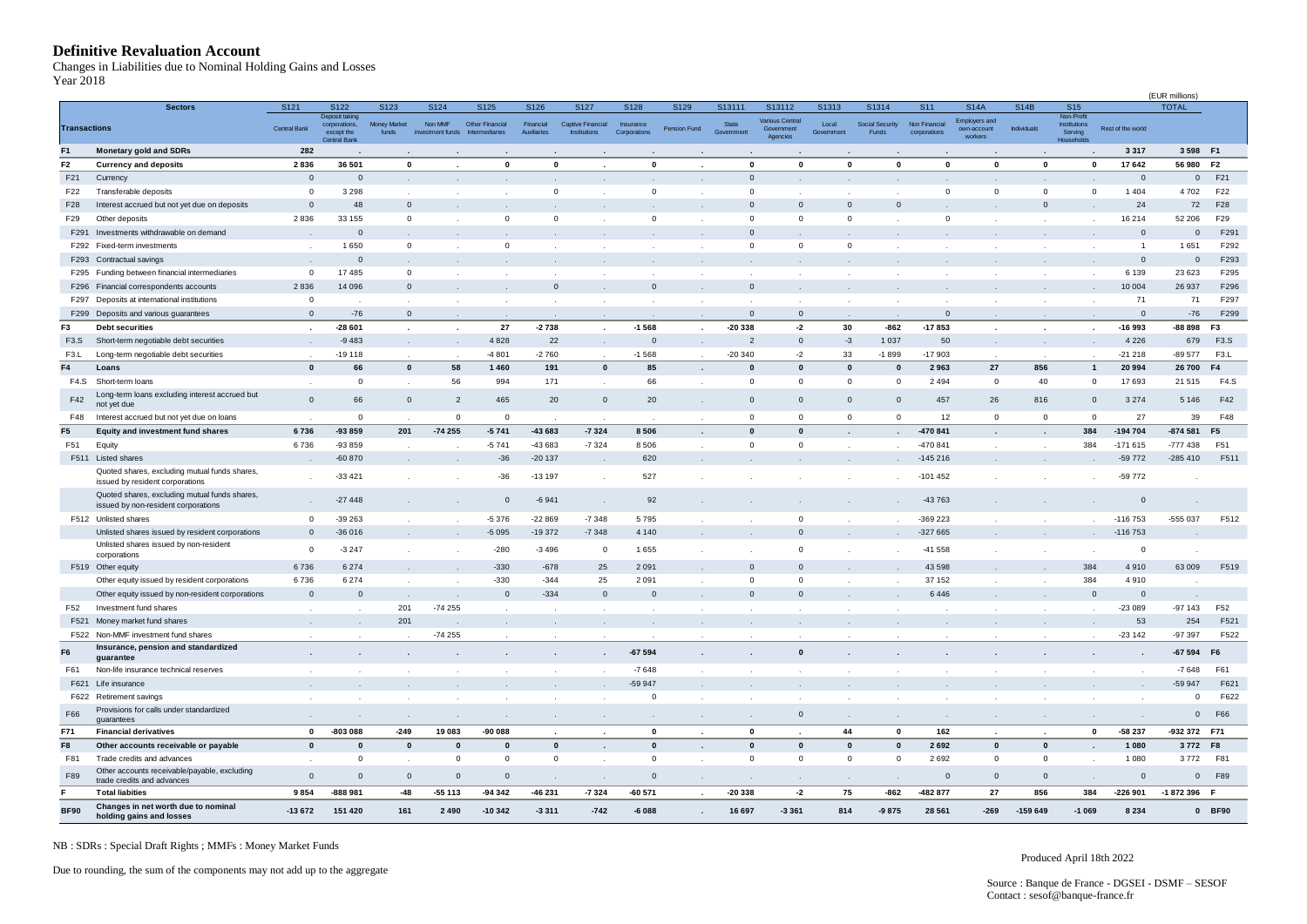#### <span id="page-7-0"></span>**Definitive volume changes account**

| Year 2018           | Definitive volume changes account<br>Changes in Assets due to Reclassification or Restructuring |                      |                                                       |                                      |                                     |                                          |                                  |                                                  |                                   |                      |                               |                                         |                              |                                   |                                                  |                                                    |                            |                                                            |                   |                |                   |
|---------------------|-------------------------------------------------------------------------------------------------|----------------------|-------------------------------------------------------|--------------------------------------|-------------------------------------|------------------------------------------|----------------------------------|--------------------------------------------------|-----------------------------------|----------------------|-------------------------------|-----------------------------------------|------------------------------|-----------------------------------|--------------------------------------------------|----------------------------------------------------|----------------------------|------------------------------------------------------------|-------------------|----------------|-------------------|
|                     |                                                                                                 |                      |                                                       |                                      |                                     |                                          |                                  |                                                  |                                   |                      |                               |                                         |                              |                                   |                                                  |                                                    |                            |                                                            |                   | (EUR millions) |                   |
| <b>Transactions</b> | <b>Sectors</b>                                                                                  | S121<br>Central Bank | S122<br>Deposit taking<br>corporations,<br>except the | S123<br><b>Money Market</b><br>funds | S124<br>Non MMF<br>investment funds | S125<br>Other Financial<br>htermediaries | S126<br>Financial<br>Auxiliaries | S127<br>Captive Financial<br><b>Institutions</b> | S128<br>Insurance<br>Corporations | S129<br>Pension Fund | S13111<br>State<br>Government | S13112<br>Various Central<br>Government | S1313<br>Local<br>Government | S1314<br>Social Security<br>Funds | S <sub>11</sub><br>Non Financial<br>corporations | <b>S14A</b><br><b>Employers and</b><br>own-account | <b>S14B</b><br>Individuals | <b>S15</b><br>Non-Profit<br><b>Institutions</b><br>Serving | Rest of the world | <b>TOTAL</b>   |                   |
| F <sub>1</sub>      |                                                                                                 | $\bf{0}$             | <b>Central Bank</b>                                   |                                      |                                     |                                          |                                  |                                                  |                                   |                      |                               | Agencies                                |                              |                                   |                                                  | workers                                            |                            | Households                                                 | $\mathbf{0}$      |                | $0$ F1            |
| F <sub>2</sub>      | <b>Monetary gold and SDRs</b><br><b>Currency and deposits</b>                                   | 6                    | $-2571$                                               | $\mathbf{0}$                         | $-985$                              | 12728                                    | 2010                             |                                                  | 0                                 |                      | 1796                          | 68                                      | $-1626$                      | $-15$                             | 50 140                                           | $\mathbf{1}$                                       | 3524                       | $\mathbf 0$                                                | 279 447           | 344 523 F2     |                   |
| F21                 | Currency                                                                                        | $\mathbf{0}$         | $\mathbf 0$                                           |                                      |                                     |                                          |                                  |                                                  | $\mathbf 0$                       |                      | $\overline{2}$                | $\overline{0}$                          | $\mathbf 0$                  | $\mathbf{0}$                      | $\mathbf 0$                                      | $\mathbf{1}$                                       | $\mathbf{0}$               | $\mathbf{0}$                                               | $\mathbf{0}$      | 3              | F21               |
| F22                 | Transferable deposits                                                                           | 0                    | $-134288$                                             | $\mathbf 0$                          | $-650$                              | $-9384$                                  | $\mathbf 0$                      |                                                  | $\mathbf 0$                       | $\sim$               | 277                           | -9                                      | $-20$                        | $-12$                             | 50 142                                           | $\mathbf 0$                                        | 3 1 9 0                    | $\mathbf 0$                                                | $-676$            | $-91430$       | F22               |
| F28                 | Interest accrued but not yet due on deposits                                                    | $\mathbf 0$          | $\mathbf 0$                                           | $\mathbf 0$                          | $\mathbf{0}$                        |                                          |                                  |                                                  | $\mathbf 0$                       |                      | $-8$                          | $-1$                                    | $-4$                         | $-1$                              | $-1$                                             | $\mathbf 0$                                        | $\mathbf{0}$               | $\mathbf 0$                                                | $\mathbf 0$       | $-14$          | F28               |
| F29                 | Other deposits                                                                                  | 6                    | 131 717                                               | $\mathbf 0$                          | $-335$                              | 22 112                                   | 2010                             |                                                  | $\mathsf 0$                       | $\mathcal{L}$        | 1525                          | 78                                      | $-1602$                      | $-2$                              | $-1$                                             | $\mathbf{0}$                                       | 334                        | $\mathbf 0$                                                | 280 123           | 435 965        | F29               |
| F291                | Investments withdrawable on demand                                                              |                      | $\mathbf 0$                                           |                                      |                                     | $\mathbf 0$                              |                                  |                                                  | $\mathbf 0$                       |                      |                               | 79                                      | $-1604$                      |                                   | $\mathbf 0$                                      | $\mathbf{0}$                                       | $\Omega$                   | $\Omega$                                                   | $\mathbf 0$       | $-1525$        | F291              |
|                     | F292 Fixed-term investments                                                                     | $\mathbf 0$          | $\mathbf 0$                                           | $\sim$                               | $-334$                              | $\overline{0}$                           | 2010                             | $\sim$                                           | $\mathbf 0$                       | $\sim$               | 1525                          | $-1$                                    | 3                            | $\mathbf 0$                       | $-1$                                             | $^{\circ}$                                         | $^{\circ}$                 | $\mathbf{0}$                                               | $\circ$           | 3 2 0 1        | F292              |
| F293                | Contractual savings                                                                             |                      | $\mathbf 0$                                           |                                      |                                     | $\mathbf 0$                              |                                  |                                                  |                                   |                      |                               |                                         |                              |                                   | $\mathbf 0$                                      | $\mathbf{0}$                                       | $\mathbf{0}$               | $\mathbf{0}$                                               | $\mathbf 0$       | $\mathbf 0$    | F293              |
| F295                | Funding between financial intermediaries                                                        | 6                    | $-51666$                                              | $\mathbf 0$                          | $\mathbf 0$                         | $-8648$                                  | $\mathbf{r}$                     |                                                  | $\mathbf{r}$                      |                      |                               |                                         |                              |                                   |                                                  |                                                    | $\cdot$                    |                                                            | 339 424           | 279 117        | F295              |
| F296                | Financial correspondents accounts                                                               | $\Omega$             | 183 383                                               | $\mathbf 0$                          | $\mathbf{0}$                        | 30 760                                   | $\mathbf{0}$                     |                                                  | $\mathbf 0$                       |                      |                               |                                         |                              |                                   |                                                  | $\sim$                                             | $\sim$                     | $\sim$                                                     | $-61945$          | 152 198        | F296              |
| F297                | Deposits at international institutions                                                          | $\Omega$             |                                                       | $\sim$                               |                                     |                                          |                                  |                                                  |                                   |                      |                               |                                         |                              |                                   |                                                  |                                                    | $\ddot{\phantom{a}}$       |                                                            | $^{\circ}$        | $^{\circ}$     | F297              |
|                     | F299 Deposits and various guarantees                                                            |                      | $\mathbf 0$                                           | $\mathbf{0}$                         | $-1$                                | $\mathbf{0}$                             |                                  |                                                  | $\mathbf{0}$                      |                      | $\Omega$                      | $\mathbf{0}$                            | $\Omega$                     | $-2$                              | $\mathbf 0$                                      | $\mathbf{0}$                                       | 334                        | $\mathbf{0}$                                               | 2643              | 2975           | F299              |
| F3                  | <b>Debt securities</b>                                                                          | -4 4 6 5             | $-34764$                                              | $\mathbf 0$                          | $\mathbf{o}$                        | $\mathbf 0$                              | $\mathbf 0$                      | $\mathbf 0$                                      | 8 2 6 4                           | $\blacksquare$       | $\mathbf 0$                   | $\mathbf{0}$                            | $\mathbf 0$                  | 3                                 | $-4400$                                          | ×.                                                 | $-3293$                    | $\mathbf 0$                                                | 42 386            | 3730           | F <sub>3</sub>    |
| F <sub>3</sub> .S   | Short-term negotiable debt securities                                                           | $-4871$              | $-52388$                                              | $\mathbf{0}$                         | $\mathbf{0}$                        | $\mathbf{0}$                             | $\mathbf{0}$                     | $\mathbf{0}$                                     | $-17$                             |                      | $\mathbf{0}$                  | $\mathbf{0}$                            | $\mathbf{0}$                 | $\Omega$                          | $\mathbf 0$                                      |                                                    | $-1553$                    | $\mathbf{0}$                                               | 59 695            | 866            | F3.S              |
| F <sub>3</sub> .L   | Long-term negotiable debt securities                                                            | 406                  | 17624                                                 | $\mathbf 0$                          | $\mathbf 0$                         | $\mathbf 0$                              | $\mathbf 0$                      | $\mathbf 0$                                      | 8 2 8 1                           | $\mathbf{r}$         | $^{\circ}$                    | $^{\circ}$                              | $\mathbf{0}$                 | 3                                 | $-4400$                                          |                                                    | $-1740$                    | $\mathbf 0$                                                | $-17309$          | 2864           | F <sub>3</sub> .L |
| F4                  | Loans                                                                                           | 0                    | 294 830                                               | $\pmb{0}$                            | 170                                 | $-24371$                                 | 535                              | $\pmb{0}$                                        | $-1564$                           | $\cdot$              | 198                           | $\textbf{-2}$                           | 29                           | $\mathbf{0}$                      | $-51887$                                         | $\mathbf 0$                                        | $-4$                       | $\mathbf{0}$                                               | $-9182$           | 208 753        | F4                |
| F4.S                | Short-term loans                                                                                | $\mathbf 0$          | 313 342                                               | $\mathbf 0$                          | 170                                 | 4873                                     | 535                              | $\sim$                                           | $-1556$                           | $\sim$               | $-3$                          | $\overline{0}$                          | $\mathbf{0}$                 | 3                                 | $-51825$                                         | $\mathbf{0}$                                       | $\mathbf{0}$               | $\mathbf{0}$                                               | $-23723$          | 241814         | F <sub>4.</sub> S |
| F42                 | Long-term loans excluding interest accrued but<br>not yet due                                   | $\mathbf{0}$         | $-18514$                                              | $\mathbf 0$                          | $\mathbf{0}$                        | $-29243$                                 | $\mathbf{0}$                     | $\mathsf{O}$                                     | $-7$                              | $\sim$               | 188                           | $-4$                                    | 27                           | $-2$                              | $-62$                                            | $\mathbf{0}$                                       | $-4$                       | $\mathbf 0$                                                | 14 541            | $-33081$       | F42               |
| F48                 | Interest accrued but not yet due on loans                                                       | $\mathbf 0$          | $\overline{2}$                                        | $\mathbf 0$                          | $\mathbf 0$                         | $\mathbf 0$                              |                                  |                                                  |                                   |                      | 13                            | $\overline{2}$                          | $\overline{2}$               | $\Omega$                          | $\mathbf{0}$                                     | $\mathbf{O}$                                       | $\mathbf 0$                |                                                            | $^{\circ}$        | 20             | F48               |
| F <sub>5</sub>      | Equity and investment fund shares                                                               | $\mathbf{0}$         | $\bf{0}$                                              | $\mathbf{0}$                         | $-137$                              | $\mathbf 0$                              | $-277$                           | $\pmb{0}$                                        | 1 4 7 1                           | $\cdot$              | -18716                        | $-384$                                  | 189                          | $\mathbf{0}$                      | 36 352                                           | $\sim$                                             | $-25281$                   | 70                                                         | $-21088$          | $-27801$       | F <sub>5</sub>    |
| F51                 | Equity                                                                                          | $\Omega$             | 0                                                     | $\mathbf 0$                          | $-117$                              | $\mathbf 0$                              | $-2279$                          | $\mathbf 0$                                      | 3 4 8 1                           | $\sim$               | $-18716$                      | $-466$                                  | 189                          | $\Omega$                          | 31 676                                           | $\cdot$                                            | $-12777$                   | $\mathbf{0}$                                               | $-17002$          | $-16010$       | F51               |
|                     | F511 Listed shares                                                                              | $\Omega$             | $\mathbf{0}$                                          | $\mathbf 0$                          | $-122$                              | $\mathbf 0$                              | $-2279$                          | $\mathbf{0}$                                     | 88                                |                      | 811                           | $\overline{0}$                          | $\mathbf 0$                  | $\Omega$                          | $-1783$                                          |                                                    | $-3282$                    | $\mathbf{0}$                                               | $-5249$           | $-11817$       | F511              |
|                     | Quoted shares, excluding mutual funds shares,<br>issued by resident corporations                | $\Omega$             | $\mathbf 0$                                           | $\mathbf 0$                          | $-92$                               | $\mathbf 0$                              | -1                               | $\mathbf 0$                                      | 684                               |                      | 811                           | $^{\circ}$                              | $^{\circ}$                   | $\Omega$                          | 3 6 6 6                                          |                                                    | 179                        | $\mathbf 0$                                                | $-5249$           |                |                   |
|                     | Quoted shares, excluding mutual funds shares,<br>issued by non-resident corporations            | $\mathbf{0}$         | $\mathbf 0$                                           | $\mathbf 0$                          | $-30$                               | $\mathbf{0}$                             | $-2280$                          | $\mathbf 0$                                      | $-596$                            |                      | $\mathbf{0}$                  | $\overline{0}$                          |                              | $\mathbf{0}$                      | $-5449$                                          |                                                    | $-3461$                    | $\mathbf 0$                                                |                   |                |                   |
|                     | F512 Unlisted shares                                                                            | $\mathbf 0$          | $\mathbf 0$                                           |                                      | 5                                   | $\mathsf 0$                              | $\mathbf 0$                      | $\overline{0}$                                   | 4517                              |                      | 134                           | $-466$                                  | $^{\circ}$                   | $\Omega$                          | 37 530                                           |                                                    | 3875                       |                                                            | $-12753$          | 32 842         | F512              |
|                     | Unlisted shares issued by resident corporations                                                 | $\mathbf{0}$         | $\mathbf{0}$                                          | $\mathbf 0$                          | $\overline{2}$                      | $\mathbf 0$                              | $\mathbf{0}$                     | $\mathbf 0$                                      | 2854                              |                      | 134                           | $-466$                                  | $\mathbf{0}$                 | $\Omega$                          | 16 236                                           |                                                    | 3875                       | $\mathbf{0}$                                               | $-12753$          |                |                   |
|                     | Unlisted shares issued by non-resident<br>corporations                                          | $\mathbf 0$          | 0                                                     |                                      | $\mathbf{3}$                        | $\mathbf 0$                              | $\mathbf 0$                      | $\circ$                                          | 1663                              |                      | . .                           |                                         | $\cdot$                      |                                   | 21 293                                           |                                                    | $\cdot$                    |                                                            | $\sim$            |                |                   |
|                     | F519 Other equity                                                                               | $\mathbf{0}$         | $\mathbf 0$                                           |                                      |                                     | $\mathbf{0}$                             | $\mathbf{0}$                     | $\mathbf{0}$                                     | $-1124$                           |                      | $-19661$                      | $\mathbf{0}$                            | 189                          | $\mathbf{0}$                      | $-4070$                                          |                                                    | $-13369$                   |                                                            | 1 0 0 0           | $-37036$       | F519              |
|                     | Other equity issued by resident corporations                                                    | $\mathbf 0$          | $\mathbf 0$                                           | $\mathbf 0$                          | $\mathbf 0$                         | $\mathbf 0$                              | $\mathbf{0}$                     | $\mathbf 0$                                      | $-280$                            |                      | 22                            | $^{\circ}$                              | 189                          | $\Omega$                          | $-4915$                                          | $\mathbf{r}$                                       | $-13369$                   | $\mathbf 0$                                                | 1 0 0 0           |                |                   |
|                     | Other equity issued by non-resident corporations                                                | $\mathbf{0}$         |                                                       |                                      |                                     | $\sim$                                   | $\cdot$                          | $\sim$                                           | $-844$                            |                      | $-19683$                      |                                         |                              |                                   | 844                                              | $\sim$                                             |                            | $\bullet$                                                  |                   |                |                   |
| F52                 | Investment fund shares                                                                          | $\Omega$             | $\mathbf 0$                                           | $\mathbf 0$                          | $-20$                               | $\mathbf 0$                              | 2002                             | $\mathbf 0$                                      | $-2010$                           |                      | $\Omega$                      | 82                                      | $^{\circ}$                   | $\mathbf 0$                       | 4675                                             |                                                    | $-12505$                   | 70                                                         | $-4086$           | $-11790$       | F52               |
| F521                | Money market fund shares                                                                        | $\Omega$             | $\mathbf{0}$                                          | $\mathbf{0}$                         | $-11$                               | $\mathsf{O}\xspace$                      | $-2$                             | $\mathbf{0}$                                     | 103                               |                      | $\Omega$                      | $\overline{\mathbf{0}}$                 | $\Omega$                     | $\Omega$                          | 6 3 9 9                                          | $\sim$                                             | $-583$                     | $-97$                                                      | $-6739$           | $-929$         | F521              |
|                     | F522 Non-MMF investment fund shares                                                             | $\Omega$             | $\Omega$                                              | $\mathbf 0$                          | -9                                  | $\mathbf{O}$                             | 2004                             | $\mathbf 0$                                      | $-2113$                           |                      | $\Omega$                      | 82                                      | $\Omega$                     | $\Omega$                          | $-1723$                                          |                                                    | $-11922$                   | 167                                                        | 2653              | $-10861$       | F522              |
| F <sub>6</sub>      | Insurance, pension and standardized<br>guarantee                                                |                      | 5                                                     |                                      |                                     |                                          |                                  |                                                  | $-10$                             |                      |                               |                                         | $\mathbf 0$                  |                                   | $-48$                                            | 21                                                 | 4512                       | $\bf{0}$                                                   | O                 | 4 4 8 1        | F <sub>6</sub>    |
| F61                 | Non-life insurance technical reserves                                                           |                      | $5\overline{5}$                                       | $\sim$                               |                                     | $\cdot$                                  | $\cdot$                          | $\sim$                                           | $-10$                             | $\sim$               |                               | $\sim$                                  | $\mathbf{0}$                 |                                   | $-48$                                            | 21                                                 | 289                        | $\circ$                                                    | $\overline{0}$    | 258            | F61               |
|                     | F621 Life insurance                                                                             |                      |                                                       |                                      |                                     |                                          |                                  |                                                  |                                   |                      |                               |                                         |                              |                                   |                                                  |                                                    | 588                        |                                                            | $-60$             | 528            | F621              |
|                     | F622 Retirement savings                                                                         | $\mathbf{r}$         | $\sim$                                                | $\sim$                               | $\overline{a}$                      | $\cdot$                                  | $\sim$                           | $\sim$                                           | $\sim$                            | $\sim$               | $\sim$                        | $\sim$                                  | $\sim$                       | $\sim$                            | $\ddot{\phantom{a}}$                             | $\cdot$                                            | 3635                       | $\mathbf{r}$                                               | 60                | 3695           | F622              |
| F66                 | Provisions for calls under standardized<br>guarantees                                           |                      | $\mathbf{0}$                                          | $\sim$                               | $\sim$                              | $\sim$ $\sim$                            | $\sim$                           | $\sim$                                           | $\sim$                            | $\sim$               | $\sim$                        | $\sim$                                  | $\sim$                       | $\sim$                            | $\sim$                                           | $\sim$                                             | $\sim$                     | $\sim$                                                     | $\sim$            | $\overline{0}$ | F66               |
| F71                 | <b>Financial derivatives</b>                                                                    | $\mathbf{0}$         | $-3$                                                  | $\mathbf 0$                          | $\mathbf 0$                         | $\mathbf 0$                              | $\mathbf{r}$                     |                                                  | $\mathbf 0$                       | $\cdot$              | $\mathbf{3}$                  | $\mathbf 0$                             | $\mathbf 0$                  | $\mathbf{0}$                      | $\mathbf 0$                                      | $\mathbf{r}$                                       | $\cdot$                    | $\mathbf{0}$                                               | $\mathbf 0$       |                | 0 F71             |
| F8                  | Other accounts receivable or payable                                                            | $\mathbf 0$          | $-172000$                                             | $\mathbf{0}$                         | $\mathbf{0}$                        | $-63$                                    | $\mathbf{0}$                     |                                                  | $\mathbf{0}$                      | $\cdot$              | $-3940$                       | $-195$                                  | 266                          | $-6039$                           | $-4214$                                          | $\mathbf{0}$                                       | $-4487$                    | $-1$                                                       | -183 202          | -373 875 F8    |                   |
| F81                 | Trade credits and advances<br>Other accounts receivable/payable, excluding                      |                      | 0                                                     | $\sim$                               | $\circ$                             | $-63$                                    | $\circ$                          | $\sim$                                           | $\overline{0}$                    | $\sim$               | 183                           | 46                                      | 175                          | 290                               | $-463$                                           | $\mathbf{0}$                                       | $\overline{0}$             | $\mathbf{0}$                                               | $-226$            | $-59$          | F81               |
| F89                 | trade credits and advances                                                                      | $\mathbf{0}$         | $-172000$                                             | $\mathbf{0}$                         | $\mathbf{0}$                        | $\mathbf{0}$                             | $\mathbf{0}$                     | $\sim$                                           | $\mathbf 0$                       | $\sim$               | $-4123$                       | $-241$                                  | 91                           | $-6329$                           | $-3751$                                          | $\mathbf{0}$                                       | -4487                      | $-1$                                                       | $-182976$         | -373 816       | F89               |
| F                   | <b>Total assets</b>                                                                             | -4 460               | 85 497                                                | $\mathbf 0$                          | $-952$                              | $-11706$                                 | 2 2 6 7                          | $\mathbf 0$                                      | 8 1 6 1                           | $\ddot{\phantom{a}}$ | $-20659$                      | $-513$                                  | $-1141$                      | $-6051$                           | 25 943                                           | 22                                                 | $-25030$                   | 70                                                         | 108 361           | 159 811 F      |                   |
| <b>BF90</b>         | Changes in net worth due to other changes<br>in volume of assets                                | $\cdot$              | $\bullet$                                             | $\bullet$                            |                                     | $\sim$                                   | $\sim$                           | $\sim$                                           | $\cdot$                           | $\cdot$              | $\sim$                        | $\sim$                                  | $\sim$                       | $\sim$                            | $\sim$                                           | $\cdot$                                            | $\sim$                     | $\sim$                                                     | $\sim$            |                | <b>BF90</b>       |
|                     |                                                                                                 |                      |                                                       |                                      |                                     |                                          |                                  |                                                  |                                   |                      |                               |                                         |                              |                                   |                                                  |                                                    |                            |                                                            |                   |                |                   |

NB : SDRs : Special Draft Rights ; MMFs : Money Market Funds

Due to rounding, the sum of the components may not add up to the aggregate

Produced April 18th 2022